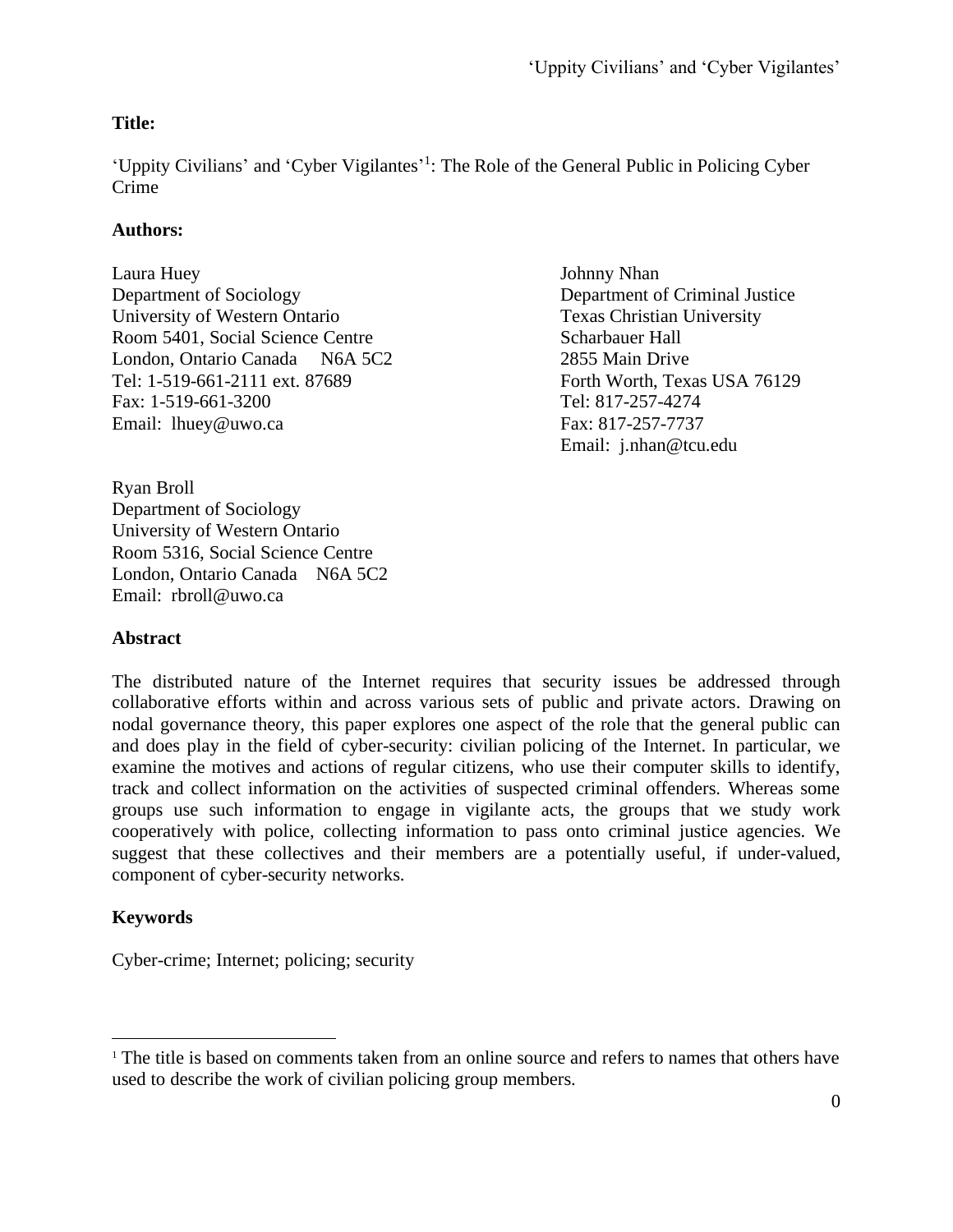## **Biographies**

Laura Huey is the author of several articles on cyber-crime, policing and victimization. Her research has appeared in various international journals and two monographs (Negotiating Demands: The Politics of Skid Row Policing (2007) and Invisible Victims: Homelessness and the Growing Security Gap (2012)).

Johnny Nhan is an Assistant Professor of Criminal Justice. His research focuses on issues of cyber and high tech crimes, from online piracy to prosecuting cyber offenders. His first book, Policing Cyberspace: A Structural and Cultural Analysis was published in 2010.

Ryan Broll is a doctoral candidate in the Department of Sociology at Western. His dissertation research explores the phenomenon of cyber-bullying and parental, police and school responses.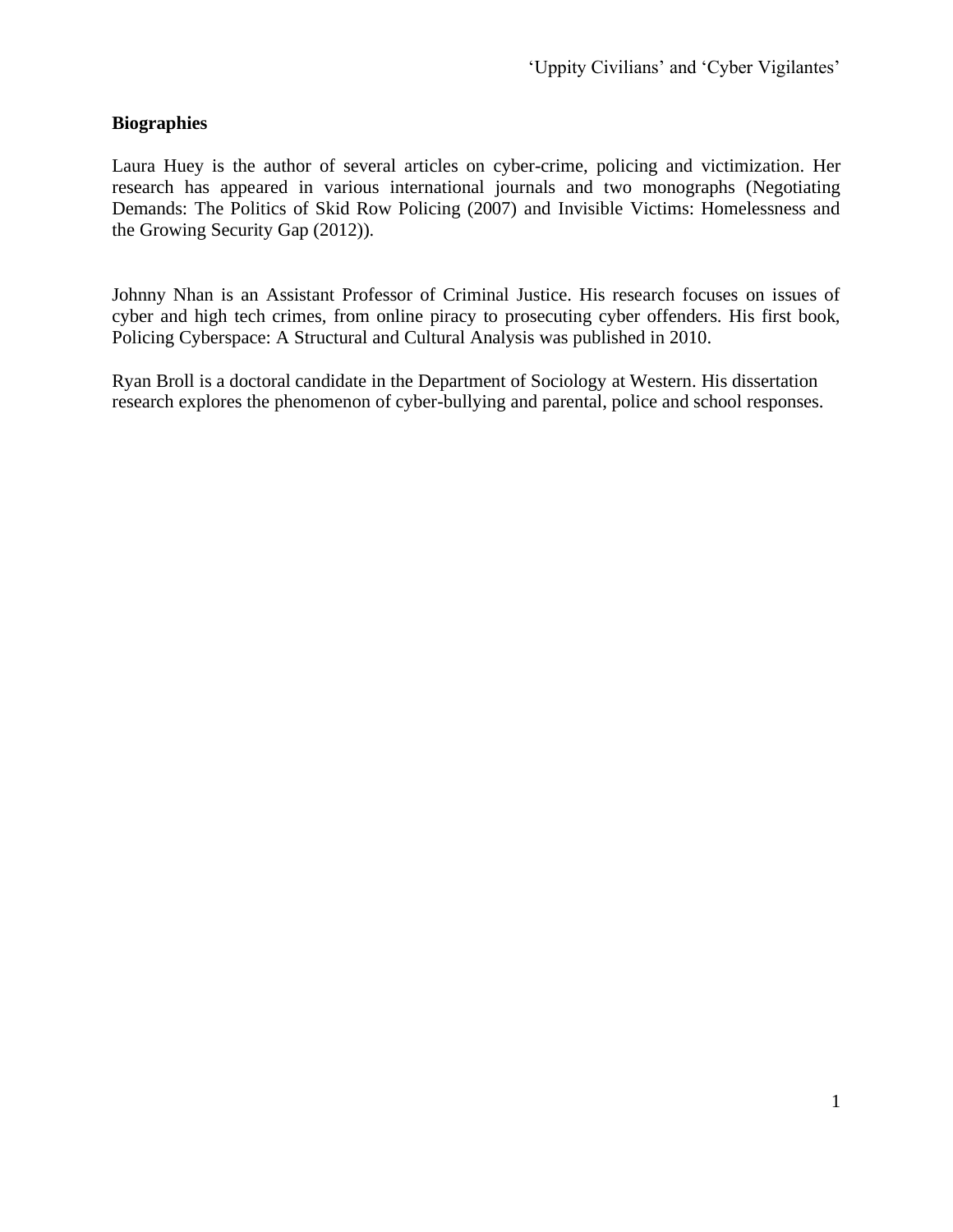### **Introduction**

In 2006, a 64 year old grandmother in Berkshire with few computer skills and no background in police investigative work, made a shocking discovery. Lurking on the alt.suicide.holiday cyber-forum, she began to uncover information suggesting that an individual with the online username of Li Dao was luring vulnerable people into phony suicide pacts, then inciting them to broadcast their deaths over webcam so that he could watch (Hawkins 2010; Brown 2010). Armed with this knowledge, Mrs. Blay began to trail Li Dao's online activities. Through website archival searches and email correspondence with members of various online suicide groups, she learned that Li Dao was engaged in similar activities under the pseudonyms of Cami D and Falcon Girl (Brown 2010). When Mrs. Blay had amassed what she believed to be sufficient evidence upon which police could act, she contacted her local police department, but was turned away for a lack of interest in the case. Mrs. Blay refused to give up. While continuing to track Li Dao, Mrs. Blay made a fateful decision: she and a friend created an online persona – an individual with suicidal thoughts – in an effort to see if they could engage Li Dao directly (ibid). Their ruse worked, and they were able to acquire his computer's IP address, which then allowed for his location to be traced. Having been subsequently also dismissed by the FBI and the Ottawa Police Service<sup>2</sup>, Mrs. Blay used the IP address information to convince the police in Li Dao's hometown of St. Paul, Minnesota to take action. After an extensive police investigation, St. Paul police arrested 47 year old, William Melchert-Dinkel, a licensed nurse and married father of two (Porter 2010). Melchert-Dinkel was charged him with two counts of aiding suicide (ibid).

<sup>2</sup> Another of Li Dao's victims committed suicide in her home in Ottawa, Canada.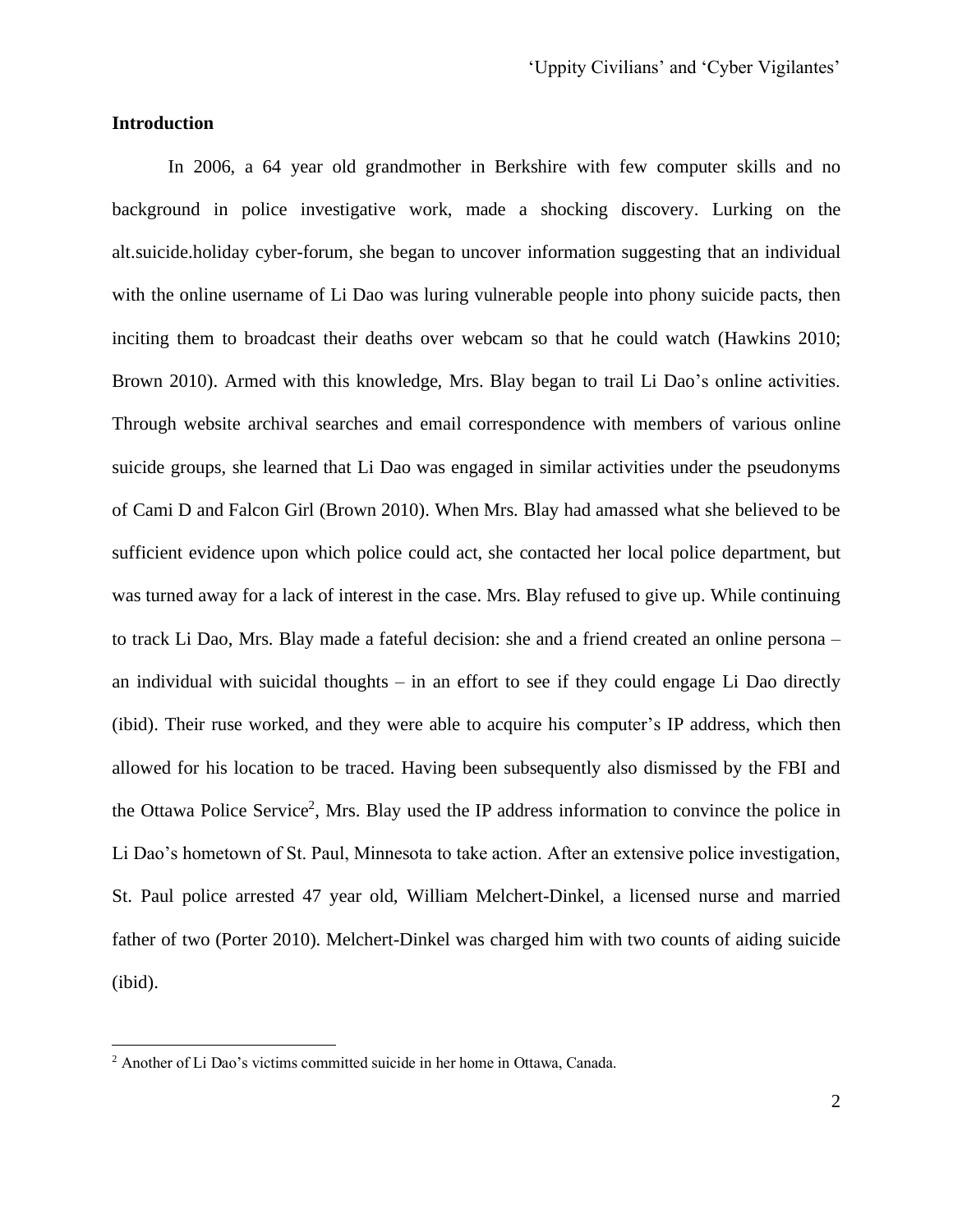Structural and cultural limitations upon traditional policing agencies have resulted in a security deficit in the online world (author 2008, author 2010). This security deficit means that many crimes occurring online go unreported or are ignored by law enforcement; and, as the example above clearly illustrates, police often remain disinterested and/or lack the resources to deal effectively with the multitude of cybercrimes (Brenner 2004; Goodman 1997). Securing cyberspace is not, however, a simple case of expanding the current paradigm of crime control by adding more police officers or providing greater resources. Rather, the distributed nature of the Internet requires that the security deficit in cyberspace be addressed through collaborative efforts within and across various sets of public and private actors, each with differential access to economic and other resources and forms of social and cultural capital (Brenner 2004; Wall 2007; author 2008).

In a previous examination of the distributed nature of cyber-policing, we drew on nodal governance theory to demonstrate how much of the policing work that occurs in the online world happens through collaborative relations between four sets of actors collectively termed 'nodal clusters' (author 2008). These groups of actors are loosely categorized as: *government* (including federal, state/territorial/county and local bodies and their delegates); *law enforcement* (the patchwork of international, national, state/territorial and local policing agencies); *private industry* (encompassing the variety of private enterprises) and the *general public* (referring to everyday citizens, either as individuals or as members of online groups). In the pages that follow, we draw on our ongoing research of the latter – the general public – in order to begin the process of sketching out the complex role that the public can and does play in the field of cyber-security. As we detail below, online collectives of everyday citizens have sprung up for the purpose of addressing the security deficit in cyberspace. Whereas some engage in what could easily termed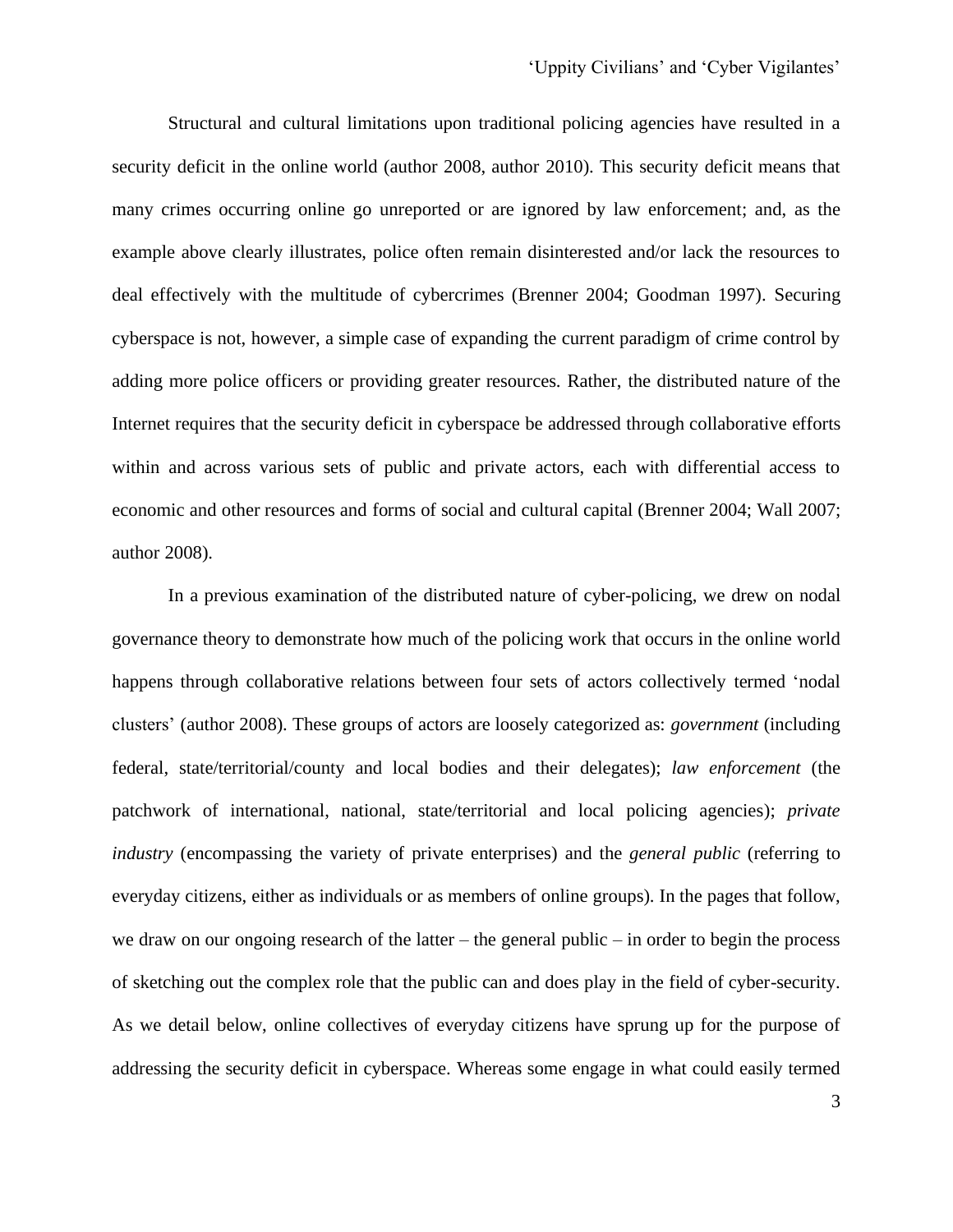online vigilantism, other individuals and groups form voluntary *ad hoc* partnerships with law enforcement. Following Sharpe, Atherton and Williams (2009), we describe their activities as 'civilian policing,' a term used loosely in this paper to refer to forms of online collective action aimed at pooling resources in order to investigate online crime and report information to law enforcement.

To explore the phenomenon of civilian policing in cyberspace and its relation to larger issues of cybersecurity, we draw primarily on an analysis of textual materials posted by such groups and their members. This material is supplemented with information from interviews conducted with a member of a voluntary civilian online policing group and with public police officers who work in this field. Data from these sources allows us to examine not only the motives, actions and resources of civilian policing groups, but also the extent to which they can and do play a role in facilitating cybersecurity.

*A caveat*: this paper is drawn from a larger, ongoing study of civilian participation in online security. It is intended as a preliminary report of our findings, one that we hope will encourage other researchers to consider exploring this ill-understood aspect of security provision.

## **Nodal governance and collective online action**

The nodal governance theoretical framework developed by Shearing and Johnston (2003) builds upon Manuel Castell's (1996) work on social networks. Recognizing that policing is increasingly a distributed phenomenon involving associations between and across public and private actors, the nodal governance model treats these relationship as analogous to the network relations one finds within the online sphere.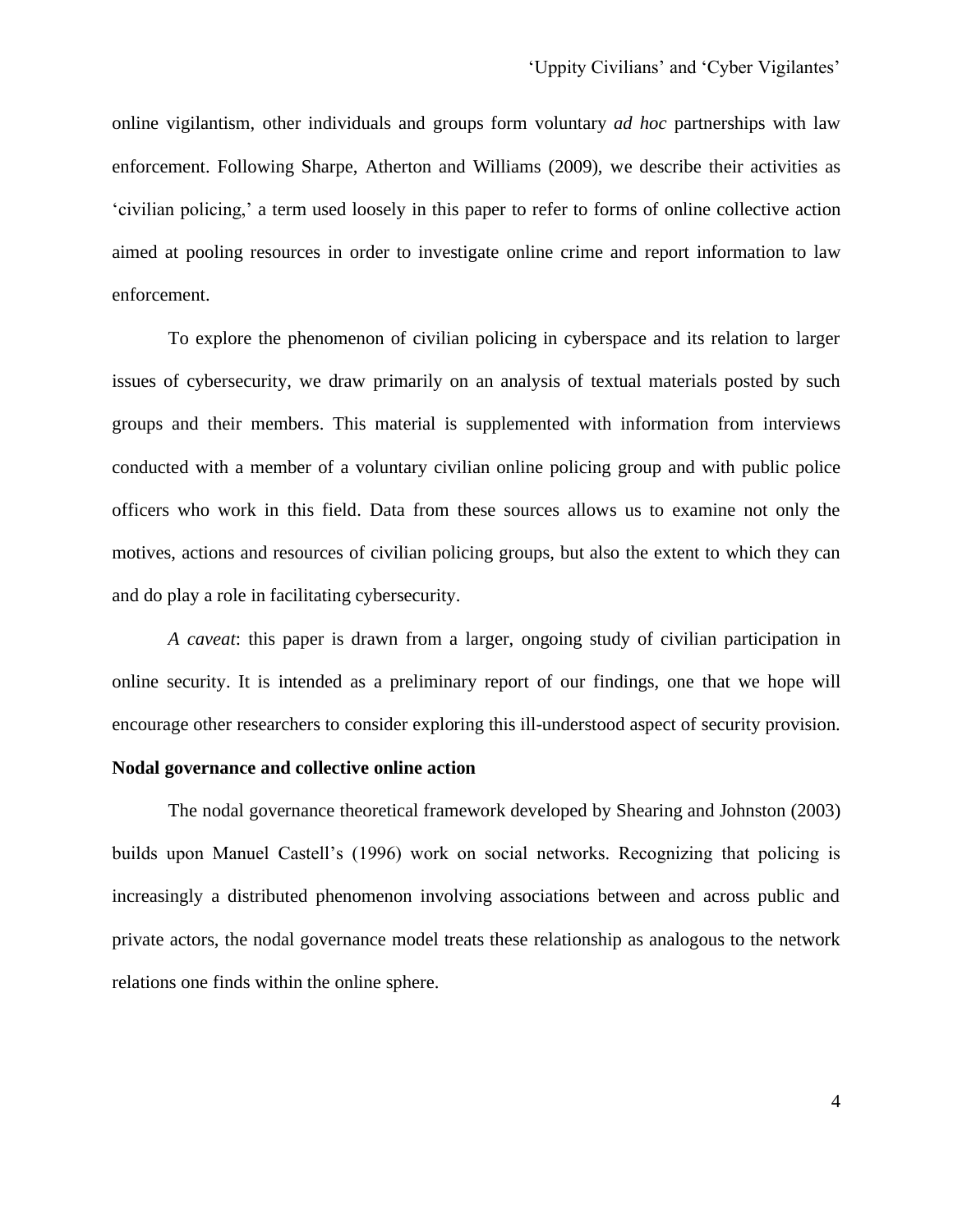Within a nodal security framework, the building blocks of any network are 'nodes' – individual actors<sup>3</sup> with a stake in pooling resources to pursue collective forms of security. Each node brings to the network their own forms of capital, including social or political connections, resources and technologies. Groups of interrelated nodes that share common features or concerns have been termed 'nodal clusters' (Drahos 2004).

Security networks are formed when nodes within clusters actively choose to pool their resources with other nodes in pursuit of a security goal (Burris 2004, Wood and Shearing 2007). To better understand this pooling of resource, Dupont (2004; 2006) has sketched out five forms of capital that play significant roles in the formation, structure, and relation of nodal networks: economic, political, cultural, social, and symbolic forms of capital. To illustrate, *economic capital* refers to the monetary resources possessed by a particular node or a node's ability to procure. *Political capital* relates to a node's ability to influence public policy and use government resources. *Cultural capital* is "the knowledge base possessed by a node that can be mobilized for security" (author cite). *Social capital* refers to a node's ability to create and maintain mutually beneficial social relations with others. Lastly, *symbolic capital* is an intangible asset that is often associated with institutional legitimacy and, therefore, directs the other forms of capital. Each node within a given security network has access to, and will contribute to the network, varying amounts of these forms of capital. Altogether, these five forms of capital determine the overall structure of the security network and its capacity for achieving its security goals.

 $3$  Nodes can be public, private, or hybrid institutions and may include anything from police departments to private corporations to individual persons acting on their own behalf or in the public interest.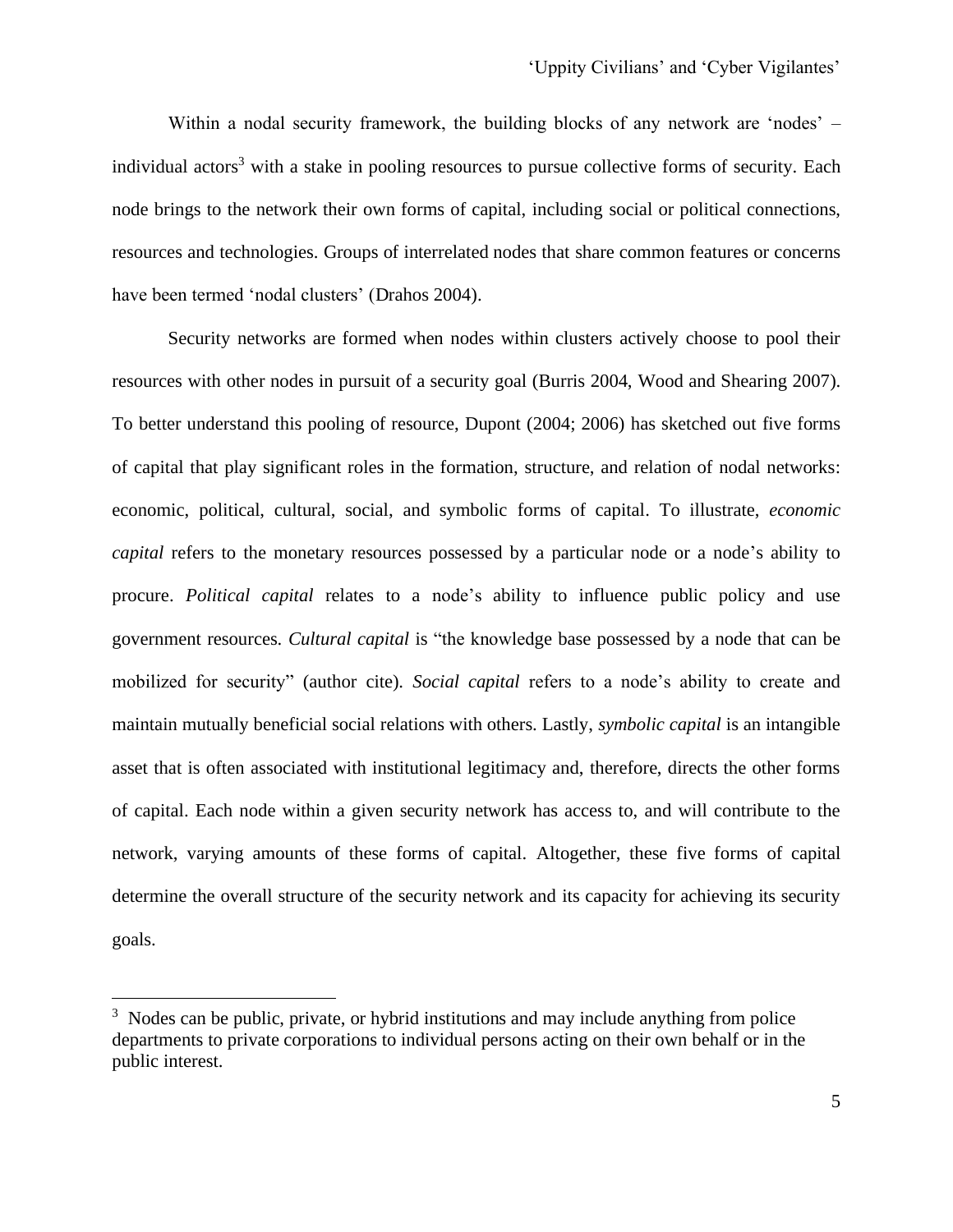The nodal governance theoretical framework is especially valuable for understanding security in cyberspace because, quite often, "security is derived from a collaborative network of nodal clusters" (author 2008). In the digital world, it is generally acknowledged that multiple security stakeholders must work together to detect and respond to perceived online threats (ibid). Nodal security online, therefore, involves the strategic and functional channeling of capital and other resources; when a security concern is identified, nodes take action or report the threat to nodal partners capable of taking appropriate action (author cite). In contrast to traditional policing which is often seen as passive and reactive, members of security networks are expected to proactively address common security concerns. Shearing and Wood (2003), for example, argue that participants need to become "denizens": groups of active participants that belong to a particular community and share social capital in order to create functional communal spaces. In the virtual world, such individuals and groups have been referred to as "netizens" (Hauben and Hauben 1997).

As noted, the cornerstone of the nodal security model is the concept of shared collective capital. We see the pooling of capital in relation to various forms of collective action by netizens. For example, Human Flesh Search Engines (*renrou sousuo yinqing)* is a phenomenon that emerged in China in 2006, when active Internet community participants tracked down a woman who had filmed and uploaded a video of herself killing a kitten with her high heels. This group's activities began when one online community member posted, "I have no interest in spreading this video nor can I remain silent. I just hope justice can be done," which elicited responses typified by a statement by another forum member, who stated, "Find her and kick her to death like she did to the kitten" (Downey 2010). Outraged members analyzed the uploader's Internet Protocol (IP) address, video background setting, and even the purchase location of her shoes to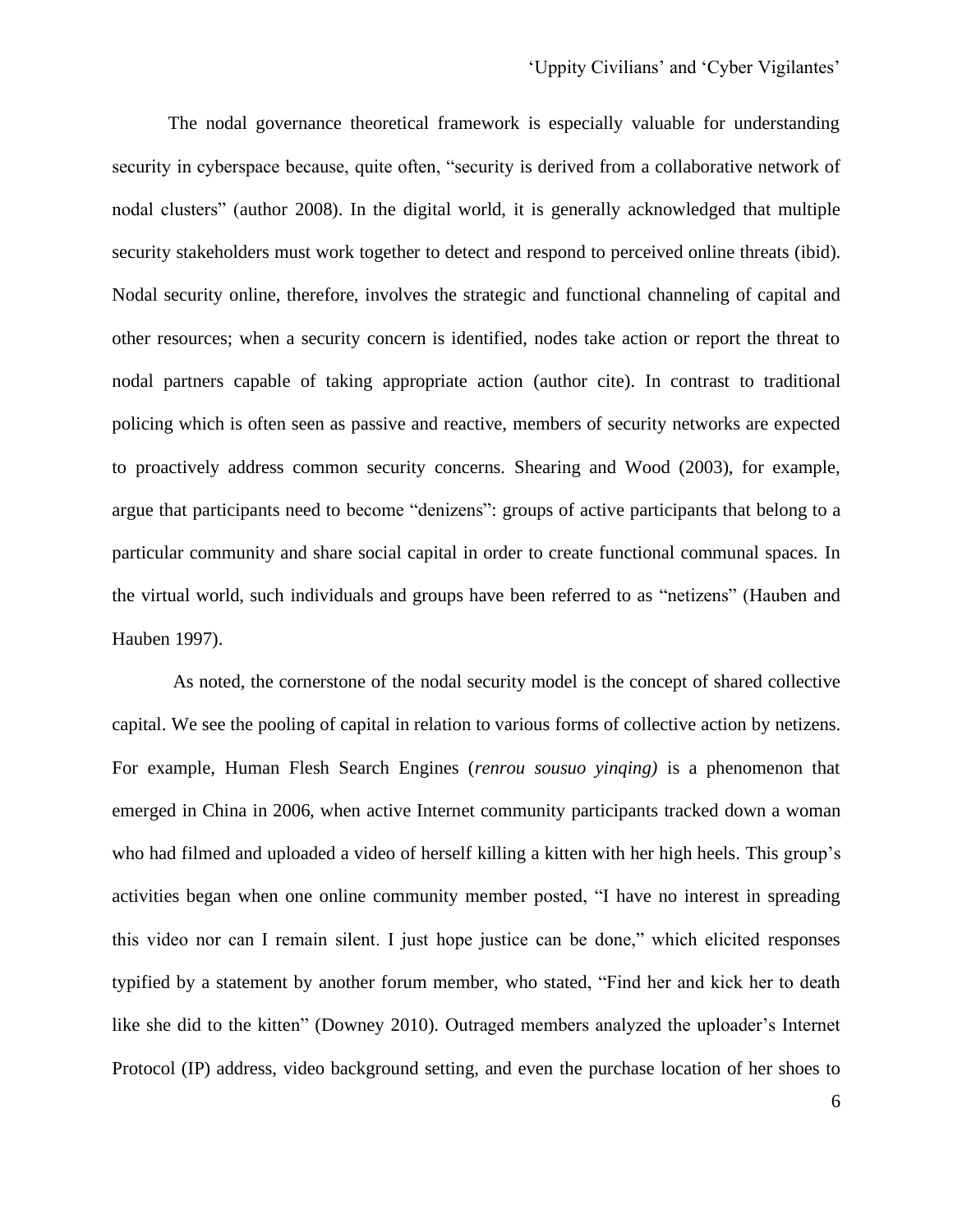identify and find the woman in six days, which resulted in the woman losing her job and posting an apology online (Liu 2008). The combination of old fashioned "have you seen her?" messages distributed amongst the network of millions of Internet users, coupled with more high-tech resources of IP tracing and analysis, makes the public node a very powerful security asset that is currently underutilized by law enforcement.

One online community that has been synonymous with shaping Internet subculture and engaging in Internet vigilante justice is 4chan.org, known mostly for using their collective resources for mischievous activities. In 2010, forum members quickly identified a UK woman petting then throwing a cat into a garbage bin and harassed her until she required police protection (Kelly and Sheerin 2010). However, 4chan community members have also aided police. In a similar animal abuse case, an unidentified woman was filmed maliciously throwing puppies into a river. 4chan members mobilized and tracked down the woman by tracing the YouTube video account of the person who filmed the incident, tracing him back to the woman, and subsequently turned information to the police for her arrest (Popkin 2010). While 4chan members have occasionally partnered with law enforcement, their *ad hoc* relations are infrequent and not suitable for sustained security. Instead our focus in this paper is those individuals and groups who form collectives for the purpose of engaging in proactive cyber-policing, which they see as being in concert with the aims and mandate of law enforcement.

To illustrate what we mean by online civilian policing groups, we can point to the example offered by one of the larger groups that we studied: a volunteer community established to disrupt and deter potential pedophiles from engaging in using the Internet to communicate and prey on child victims. Members pose as potential child victims, gather information on the perpetrator, and turn the information to the police for arrest and prosecution. Community

7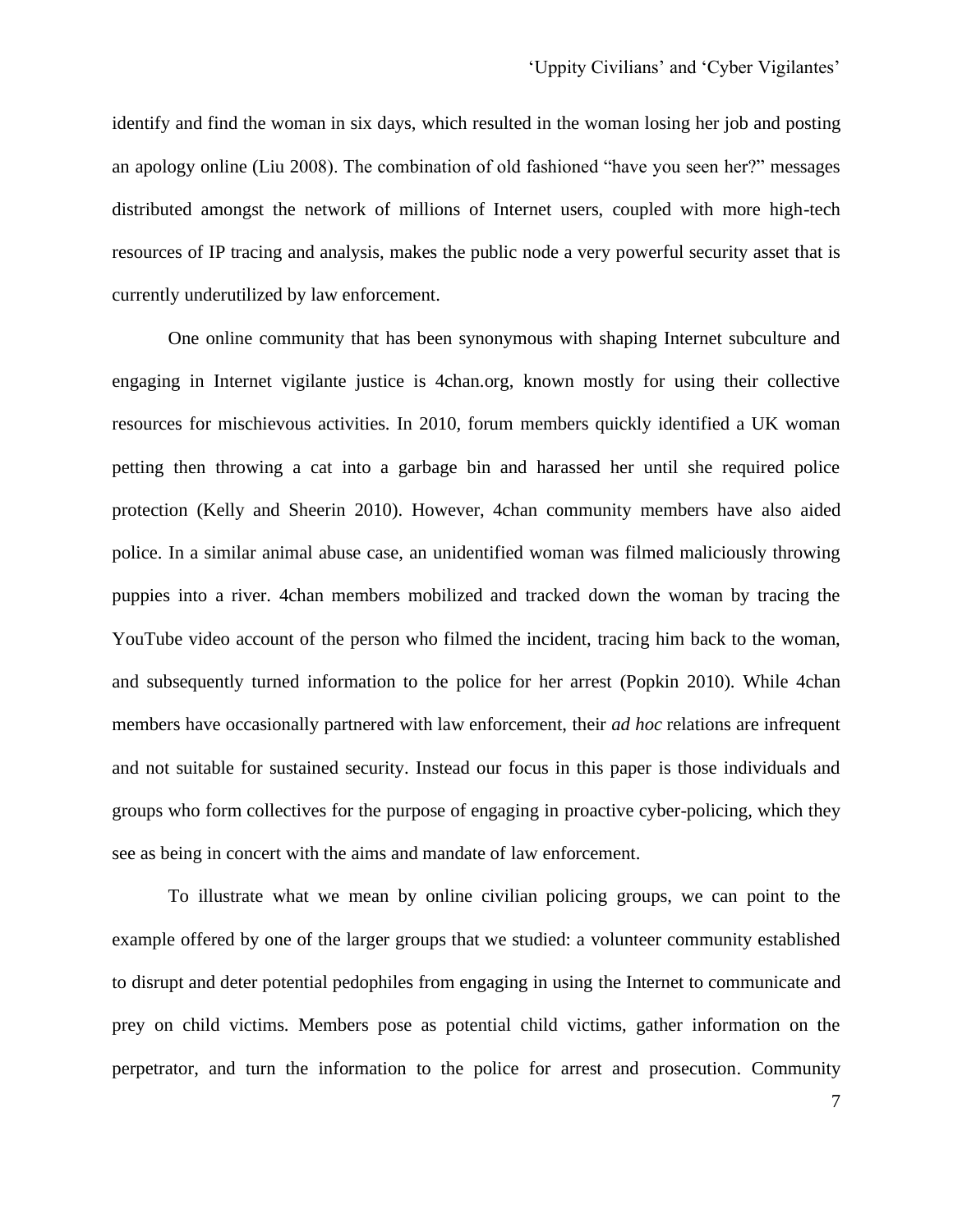members share information, tactics, and participate in training to ensure legally admissible information is collected. This group, like similar others studied, works exclusively with police and do not engage in direct vigilante activities. They also attempt to share a robust and sustained relationship with law enforcement, with information sharing agreements, offering training to officers, and participation in joint sting operations. While other groups have had some successes, one thing that makes this collective unique is that the group touts dozens of arrests and a one hundred percent conviction rate.

#### **Method of inquiry**

Our research examines voluntary associations of citizens engaged in proactive civilian policing on the Internet. We draw from data collected from two sources: 1. online textual materials (threads and postings from relevant online forums) and; 2. data from interviews conducted with members of public police agencies and a representative of a civilian policing group. To acquire this data, we conducted three separate sets of research tasks.

We began with an archival news search of incidents of civilian involvement with online policing activities was conducted. Using various Internet search engines, we identified three main types of groups, which can be categorized based on the nature of their online activity as:

1. 'vigilantes,' where retributive actions (hacking, harassment and so on) are carried out by members independently of any association with law enforcement,

2. 'civilian police,' who collect and relay information on actual or potential online crimes to law enforcement, and;

3. 'hybrid' organizations that do both.

Although each of these forms is important to a better understanding of the public's role in facilitating forms of cyber-security, this paper is focused on the second type noted: those groups whose members engage in civilian policing activities for the purposes of passing information to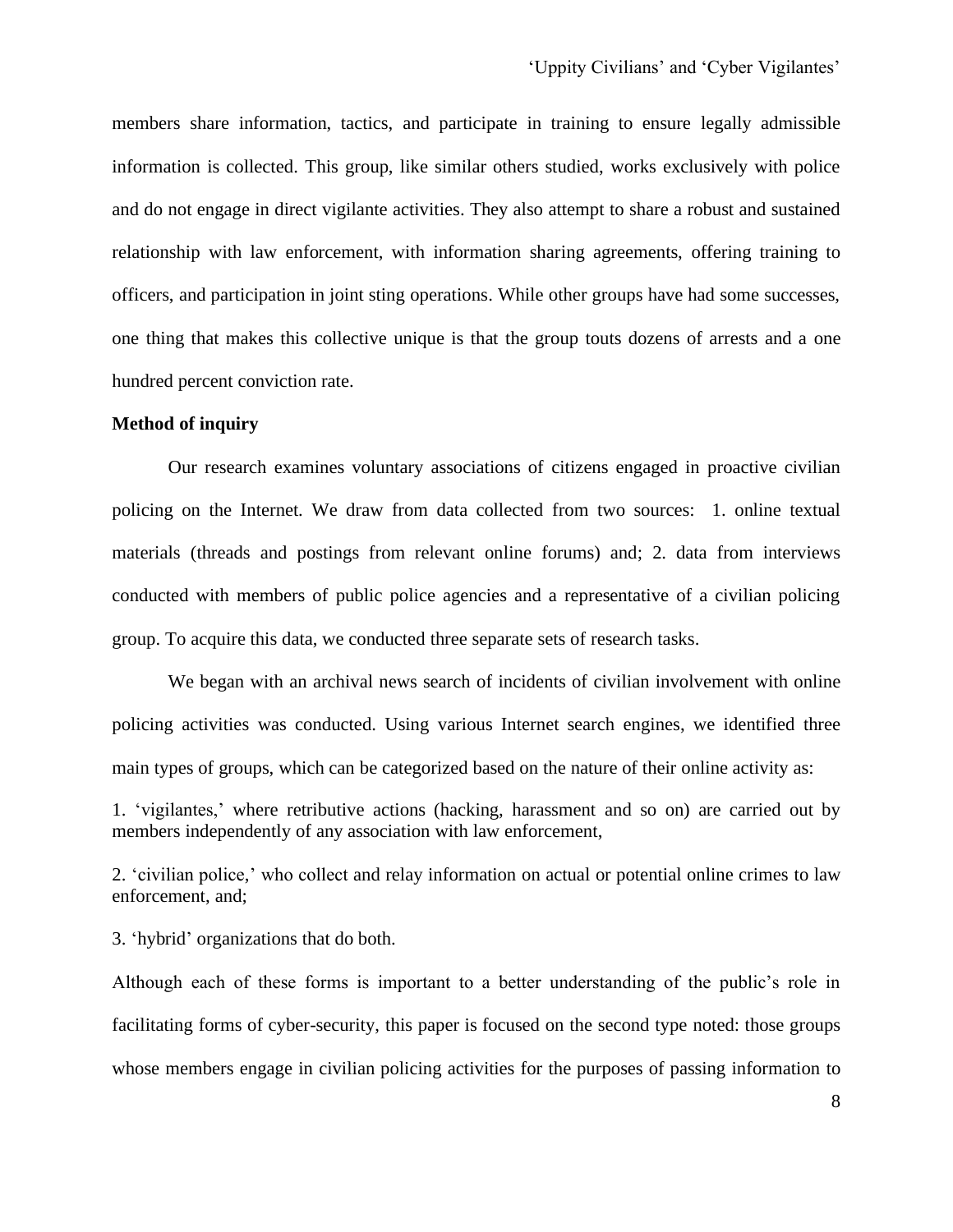criminal justice agencies for the latter to act upon. Thus, we narrowed the scope of subsequent data collecting efforts to amassing online text from organizations which seek to work proactively with public police agencies.

We began an exploration of civilian policing groups and their members – in particular, their motives and cyber-policing activities – by conducting an analysis of online materials from relevant websites. To do so, we identified four such groups and then utilized a mixed-methods approach, which entailed first coding and then quantifying responses found in online posts. For example, to explore the motives of individual members of these collectives, message board communications from threads such as one entitled "What drove you to come here?" were selected. In the case of one group, this threaded discussion was pinned to the top of a message board, allowing members to continuously comment without being bumped from the front page. The contents of this thread were coded into categories identified by the researchers<sup>4</sup> (such 'parental concern' and 'former victim') and then quantified. Using discourse analysis, the threads were subsequently analyzed for their content meanings and how these meanings can be understood in relation to the nature of the phenomenon studied, the discourse of both computer mediated communications (CMC) generally, and the group's own unique modes of communication.

We then we contacted representatives of online collectives that engage in civilian policing efforts. Despite our best efforts, site administrators of such groups were unwilling to allow us to post a call for participation on their sites. In one instance, a site administrator agreed to facilitate contact with members, then produced one individual who agreed to be interviewed.

 $4$  As of the time of this writing, there are 243 thread responses, with 173 found to be appropriate for coding. Excluded posts consisted of congratulatory or clarifying remarks.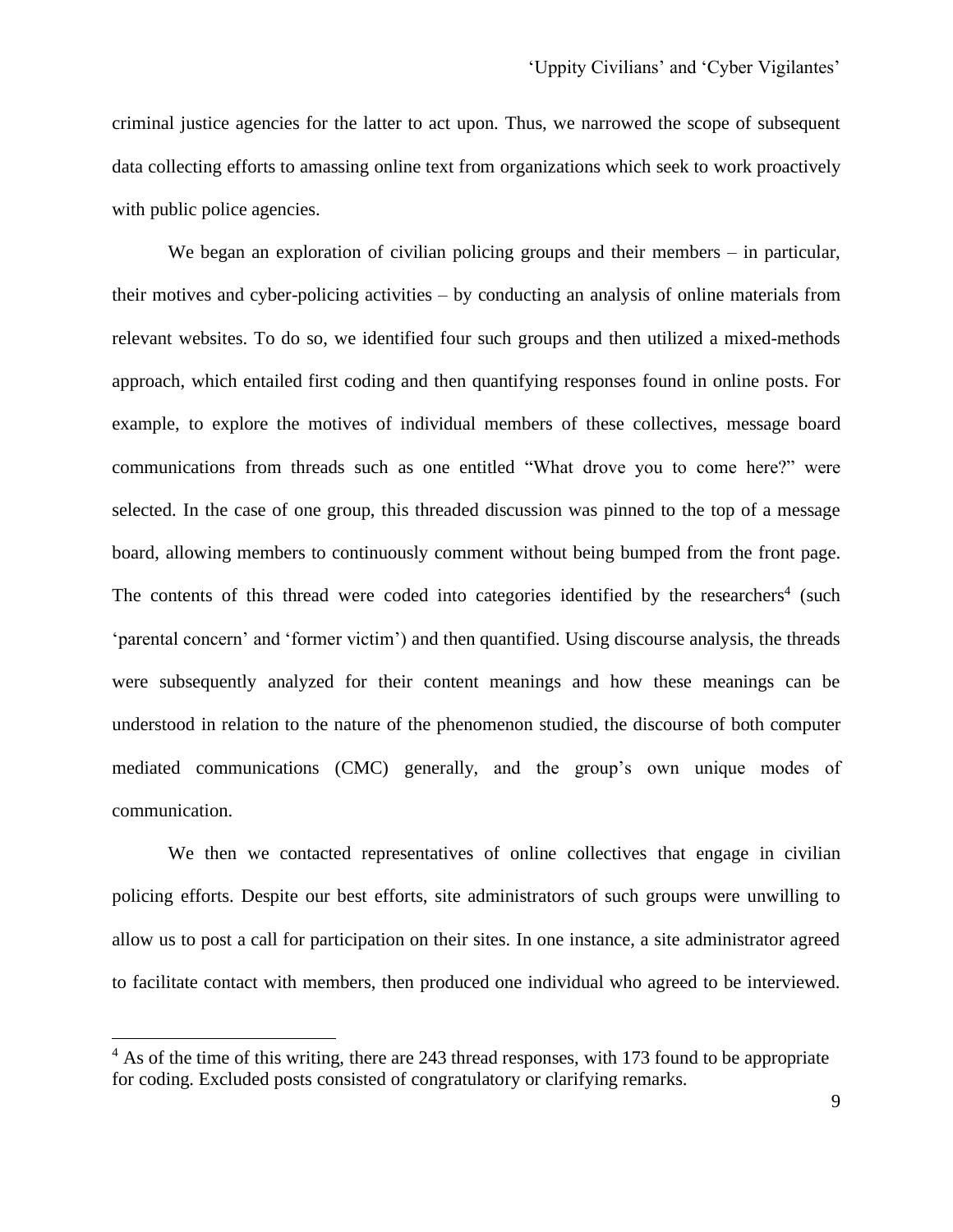Subsequent contact with this administrator netted no further results. Thus, in total, we conducted one interview with a member of one of the more active online groups. To supplement this meager data, and to add a further dimension to the study, we also interviewed four police officers who work in three different U.S. public agencies on computer crime issues. The police officers interviewed each had experience of working with civilian policing groups. The questions in our interview guide centered on the following issues related to our research: member motives, member activities, and individual or collective resources, skills and knowledge. All respondents were assured anonymity and advised that appropriate steps would be taken to ensure the security of their data.

### **Civilian cyber-policing collectives: Member motives**

In seeking to better understand the role of the general public in cyber-security, particularly in relation to civilian forms of cyber-policing, it was important that we consider actors' motives for joining and participating in a collective of this nature. To aid us in this task, we examined one of the largest of the online civilian policing groups, where we found a forum containing a thread in which members were asked why they joined.

| Table 1: Variables for participation in message boards ( $N = 173$ ) |  |  |
|----------------------------------------------------------------------|--|--|
|----------------------------------------------------------------------|--|--|

| Reason cited                      |    | $\frac{0}{0}$ |
|-----------------------------------|----|---------------|
| Television or other media sources | 90 | 53.3          |
| Help prevent others               | 82 | 47.4          |
| Justice                           | 62 | 36.0          |
| Former victim                     | 44 | 25.4          |
| Parental concern                  | 33 | 19.1          |
| Relative/friend of victim         | 18 | 10.4          |

\_\_\_\_\_\_\_\_\_\_\_\_\_\_\_\_\_\_\_\_\_\_\_\_\_\_\_\_\_\_\_\_\_\_\_\_\_\_\_\_\_\_\_\_\_

Note. Rates reported exceed 100% due to multiple responses across categories.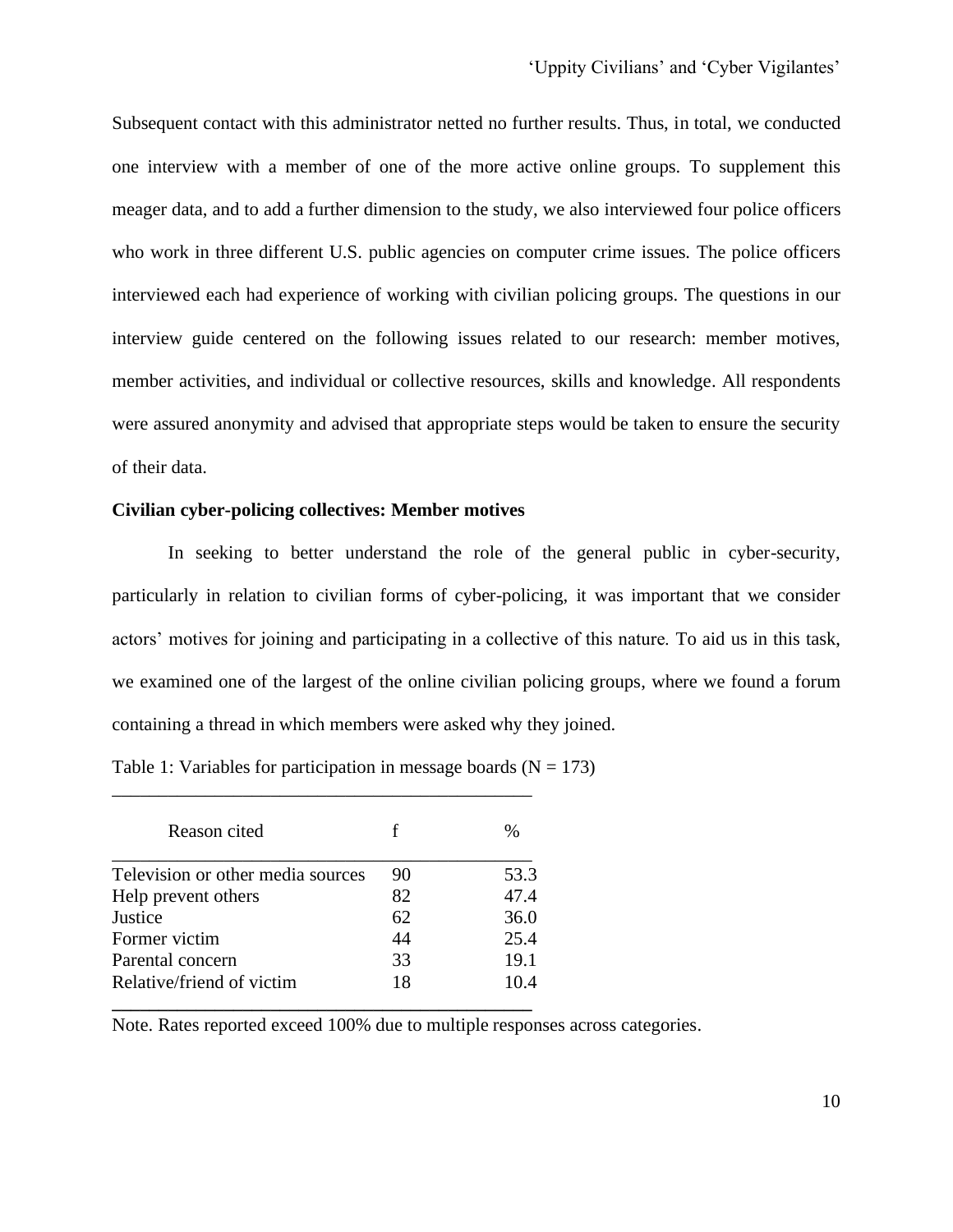Several common motives for joining the group were identified amongst message board participants. Of these, the most frequent was exposure to media programs or news stories related to online dangers. Indeed, over half of the forum members who participated in the thread cited the television show *To Catch a Predator* as generating initial interest. The popular reality television show features civilians acting as decoys by posing as potential child victims. Individuals expressing interest in meeting these fictive children arrive at a 'meeting location' where they are exposed and confronted in front of cameras. Not surprisingly, some outraged viewers decided to 'do something' about the issue, by getting involved with an online collective aimed at detecting offenders. For example, a typical forum member response was, "I came to this after watching [To Catch a Predator]. I was shocked by what I saw on that show." Another poster expressed the same sentiment, stating, "Every time we watched that show, I always felt a strong urge to DO something, anything … so … I jumped on."

In coding responses, what we found is that reasons provided for joining were not always mutually exclusive. Thus, for example, initial exposure to a television program or news report was often twinned with other, more personal, secondary reasons for joining, such as being a former victim and/or seeking to prevent others from becoming victimized. For example, nearly half of the forum members cited the desire to help prevent others from being victimized as a reason for joining. "If I can do anything to help prevent such terrible things from happening to others, I will be happy," one poster stated. This rationale was often paired with the explanation that a poster had been victimized or had family members or friends who had been victimized.

Many members were drawn to online civilian policing in order to seek justice. In this area, one person's response was typical of this category: "I really wanted to join in the pursuit of justice as far as protecting the well-being of children by working toward catching sexual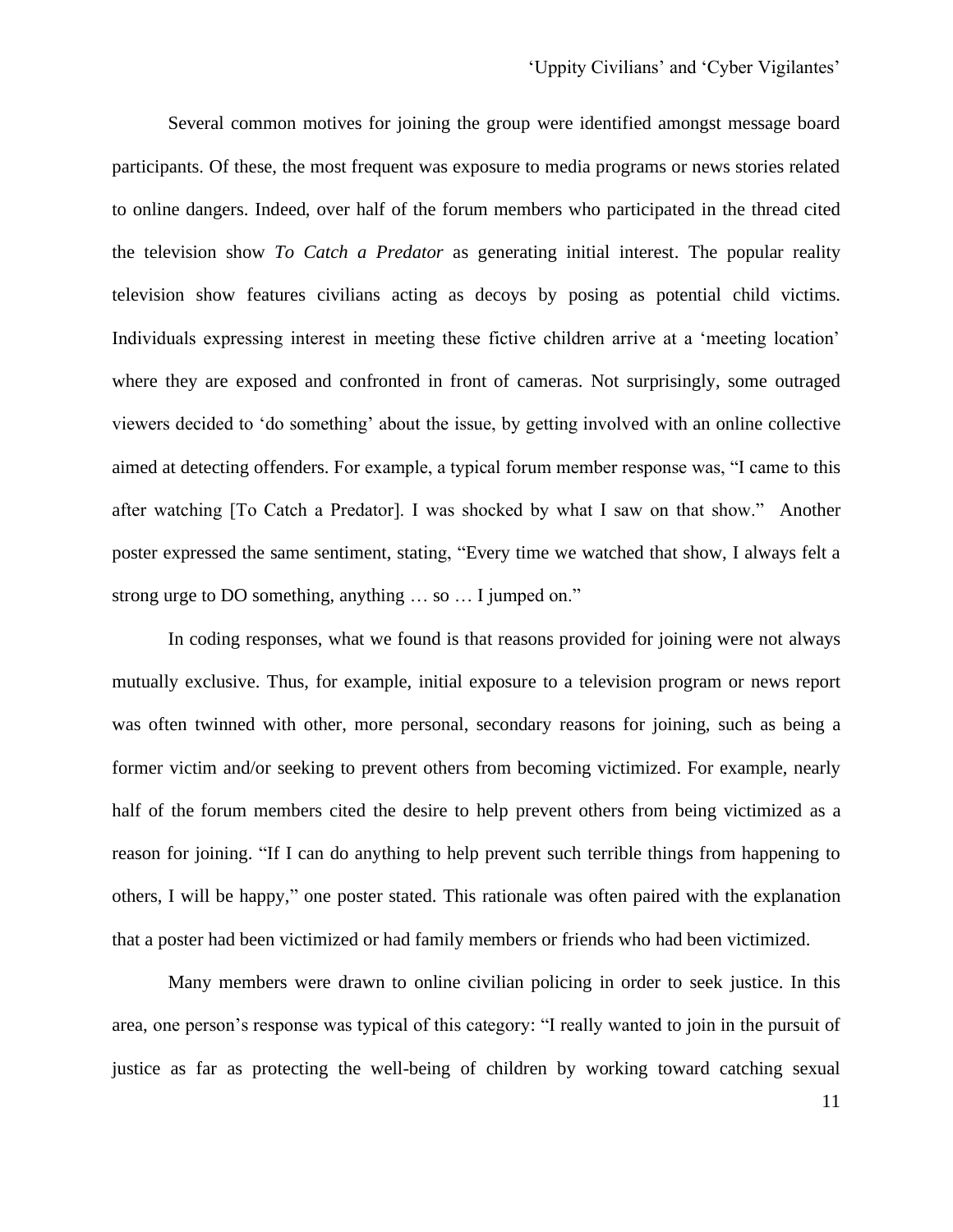predators." In addition, a small number of thread responders within this category (n=8) felt law enforcement and the criminal justice system were inadequate in dealing with the problem. One thread participant explained, "Combating online predators takes HOURS of sitting at a computer screen. There just isn't enough manpower, Colonel. There are specialized units out there, but it's still a numbers game. Hundreds of law enforcement versus thousands of predators." Another lauded what she perceived to be the superiority of collective citizen action over other modes of response: "It is hard to imagine that this many people (with such hugely different opinions in every other aspect of life) can put together such an organized successful effort and never even see each other face to face. It's a shame the government can't be this well run." For individuals in this latter category, they are sometimes driven to collective action through outrage generated by real or perceived inadequacies of the criminal justice system. One member is frustrated with perceived inadequacies of the legal system: "I struggle with understanding the birds-eye view of these individuals, seeing someone with a dozen separate charges and still free to live and work like the rest of us." Still another offered the following reasons:

I volunteered because I don't feel like enough is being done to combat this. The internet chat scene is basically the Wild West and predators are not afraid of getting caught. I feel like the [law enforcement] bureaucracy across the nation is either underestimating the prevalence of the problem or just don't take it seriously enough and I don't think that citizens should stand on the sidelines on this particular issue and wait for someone else to handle it.

Many forum members also stated that they had been victims of sexual assault as a child. This experience often fueled their desire to help others and seek solace. For instance, one forum member who was sexually victimized at the ages of 10 and 13, felt an underlying guilt in not being able to prevent the victimization of a relative. This individual was consoled by another member: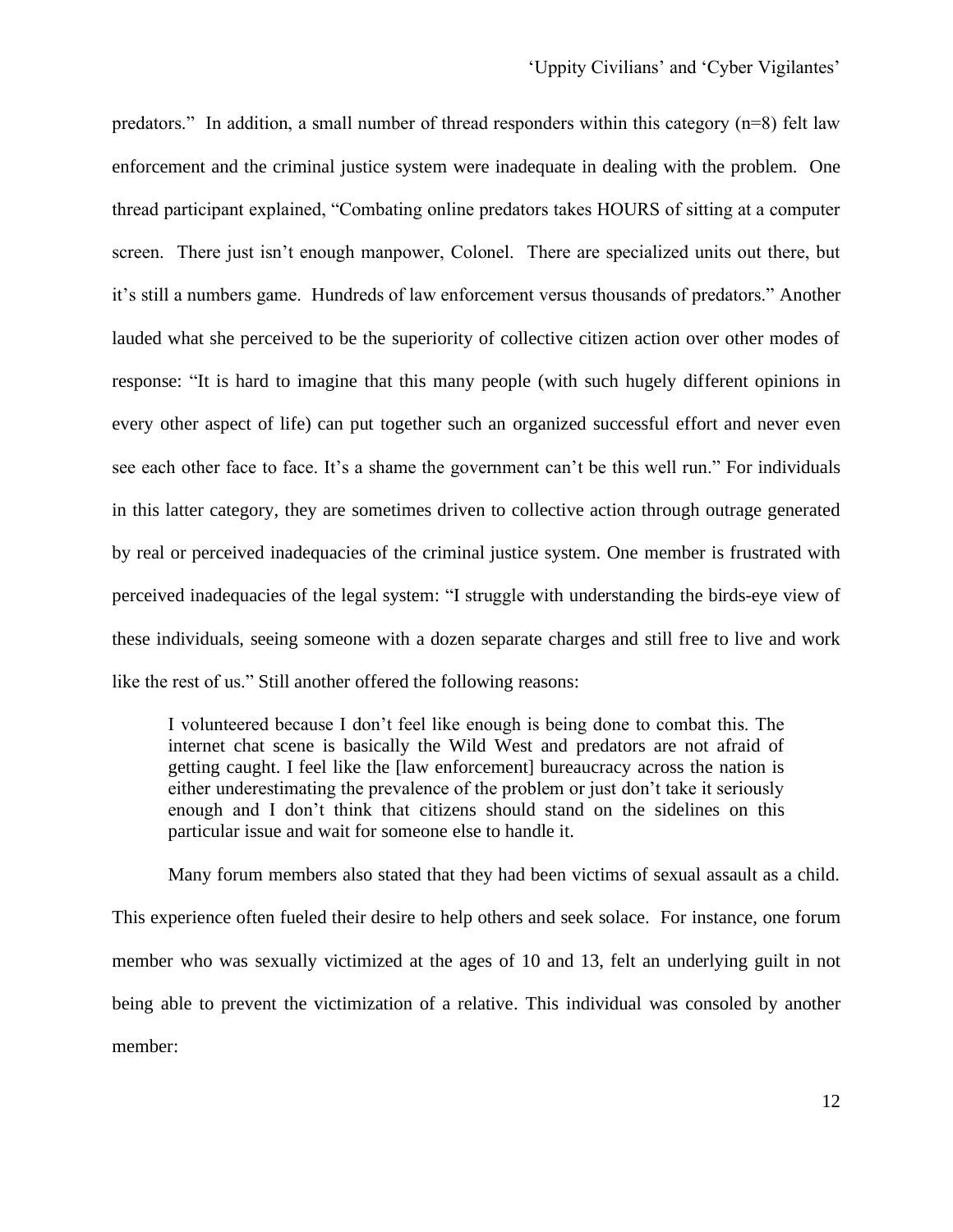Initial poster: I recently found out that the member of my family who molested me raped his 5 year old daughter 2 months before I turned him in. I cried for 3 weeks because I felt like it was my fault, if I would have came and told someone earlier maybe he would have been in jail and not hurt that little girl like he hurt me.

Responder: You are NOT to blame. The person who hurt you is vile and disgusting. You were being *victimized* by a person you should have been safe with. It is NOT your fault he hurt others.

Similarly, personal direct exposure to victims has led others to take action. We note that this forum contained numerous other threads in which former victims discussed their experiences. In board parlance these are known as "survivor threads."

The concern over the possibility of victimization of their own children motivates many parents to join these groups. Many parents became aware of the possibility of victimization of their own children through television programs and other mass media products, which frequently depict innocuous-looking child predators preying on children from typical suburban neighbourhoods. For example, one member was motivated by anger and concern after watching one such television program:

I saw on there a predator who went to the home of a "13" y/o girl. After his arrest, they found in his possession condoms, marijuana, duct tape, and rope. I became nauseous, angry, and some emotions I don't know how to describe…I went and looked at my 13 year-old daughter peacefully sleeping and decided I needed to do something to stop these demons

Several discussion participants stated that they were motivated by the victimization experienced by relatives or friends. These individuals expressed great understanding and empathy for victims. For instance, one member stated, "Sadly, I came here when I realized that the loss of a friend when I was thirteen was due to these idiots and I now want to make a difference." Another thread participant echoed this opinion: "A friend of mine, an adult not a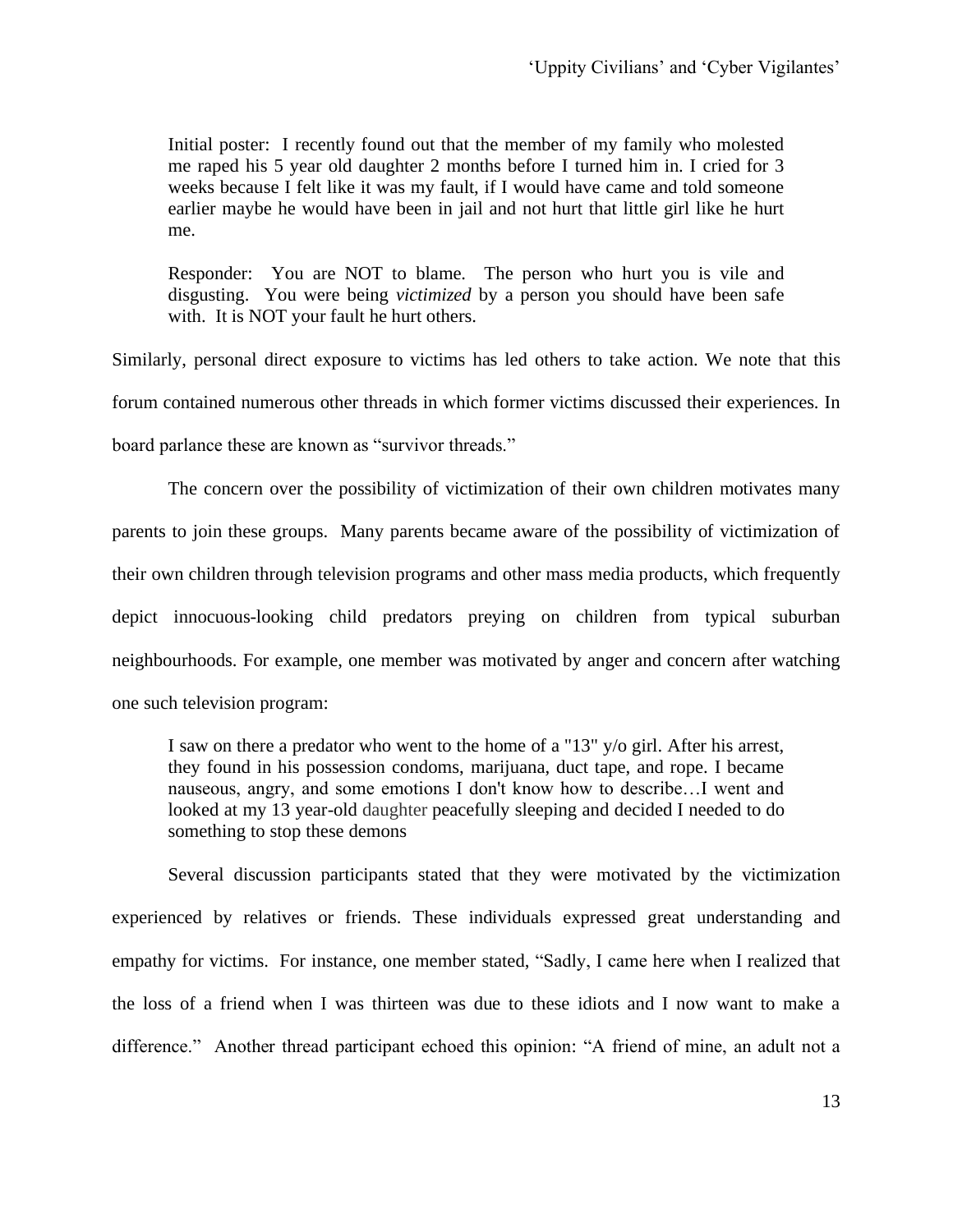minor, suffered some sexual abuse online until I helped her end it…I just think it feels like it's time for me to help with this in some way."

In short, citizen motives for joining civilian cyber-policing groups are varied. However, we can distill at least one common theme from the motives examined: it is important for community members that they transform virtual message boards into equivalent *communal*  spaces where they can exercise collective efficacy, what we call "digital defensible spaces" (Nhan and Huey 2008). These spaces "induce people to exercise some degree of social control in environments where they live" (Garafolo and McLeod 1989: 327). This sustained security environment requires members to 'buy-in' as security stakeholders and participate in as the online equivalent of 'denizens,' ('netizen') or active participants within a security node (Shearing and Wood 2003).

#### **Member capital**

Individuals who join online civilian policing groups assist in promoting collective security goals through mobilizing the forms of cultural capital to which they have access. Indeed, in the forum postings just discussed, a number of individuals stated that they believed they had valuable technical and other skills that could be utilized to catch online offenders. One such member shares his story, stating, "The work I do for my day job has given me experience in, and tools for, conducting open-source intelligence research, and the stories on the news have been stacking up. With the Chelsea King<sup>5</sup> case, I finally reached a point at which I felt I had to do my part." Another skilled member echoes this opinion, stating, "I am a software programmer that specializes in Cyber Security. I have seen the work of this organization in gear and am very

<sup>5</sup> Chelsea King was a 17 year old Californian girl murdered by a registered sex offender.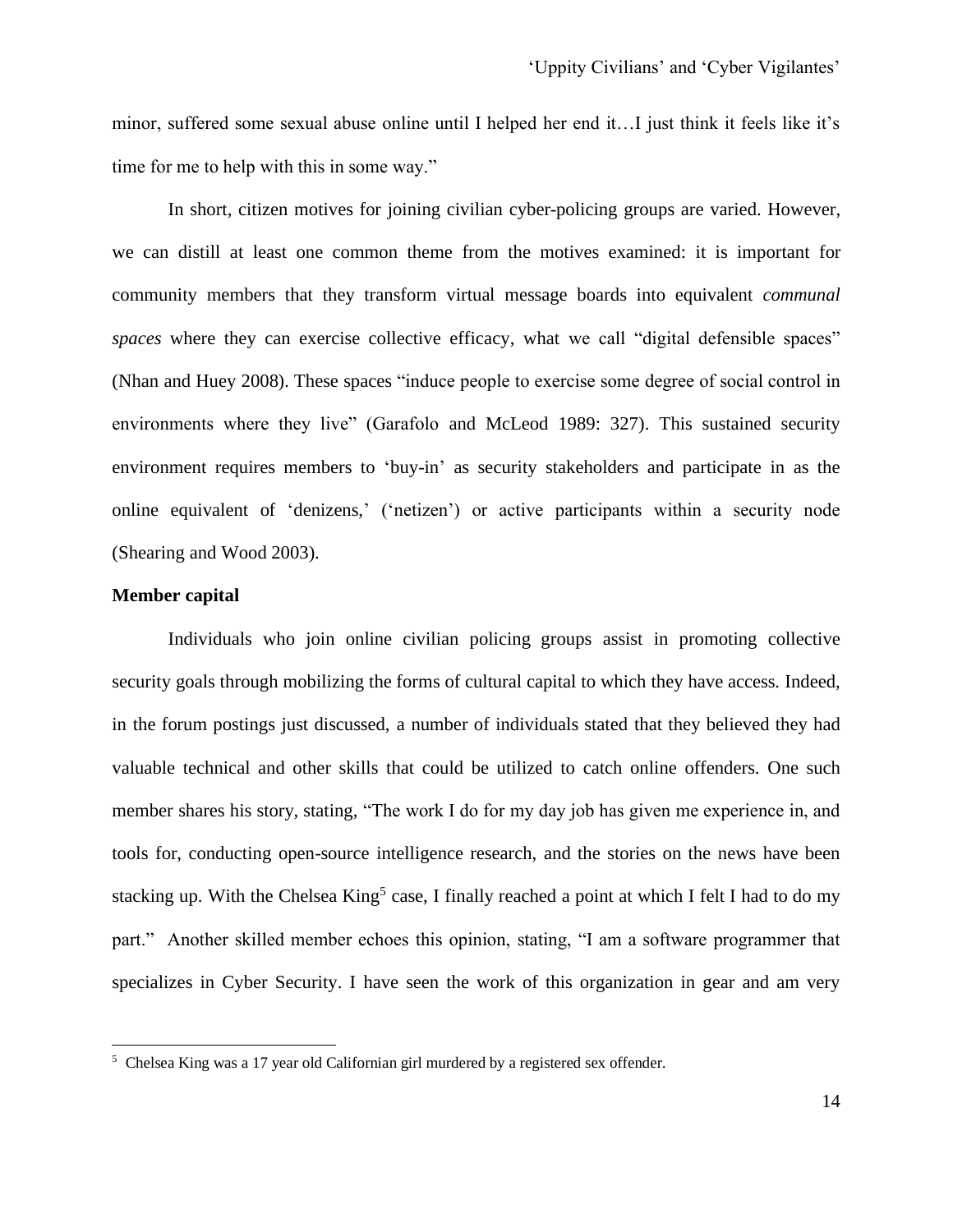involved from a spectator standpoint. Hopefully, looking to step up and volunteer to add some additional muscle towards the efforts."

Other assets that community members can bringing to a civilian policing group include legal expertise, trained sexual assault counseling, criminal justice knowledge and experience in dealing with sexual assaults, among others. For example, one individual specifically joined a civilian cyber-policing group in order to offer counseling services to victims:

I'm currently pursuing my master's degree in rehabilitation counseling-- essentially, once I'm certified I can do just about any kind of counseling. I feel that with my expertise I can be a valuable resource on this site and basically hope to share and exchange thoughts and knowledge with other members.

Perhaps the greatest resources that civilian policing group members have is time and their commitment to their cause. This point was emphasized to us in an interview with a senior member of one group who, when asked about the resources that volunteers bring, said: "they have time." In aggregate form, time as a form of capital that individuals bring to the community, becomes a valuable collective resource. Indeed, according to one site's rules, time and investment in the group and its activities is not only necessary, but mandatory for group membership: "You have to become a part of the community. How do you become part of the community? By visiting, posting and interacting on a good regular schedule." In order to participate in more important functions, such as acting as chat room decoys, members of one group have minimum time and postings requirements before they are eligible to be apply for consideration as a full-fledged community member. Site administrators for this group feel the vetting process serves two purposes. First, it allows administrators to stream individuals into appropriate roles. In most groups, the most prestigious positions within the organization are decoys and verifiers, individuals who pretend to be potential child victims either online or by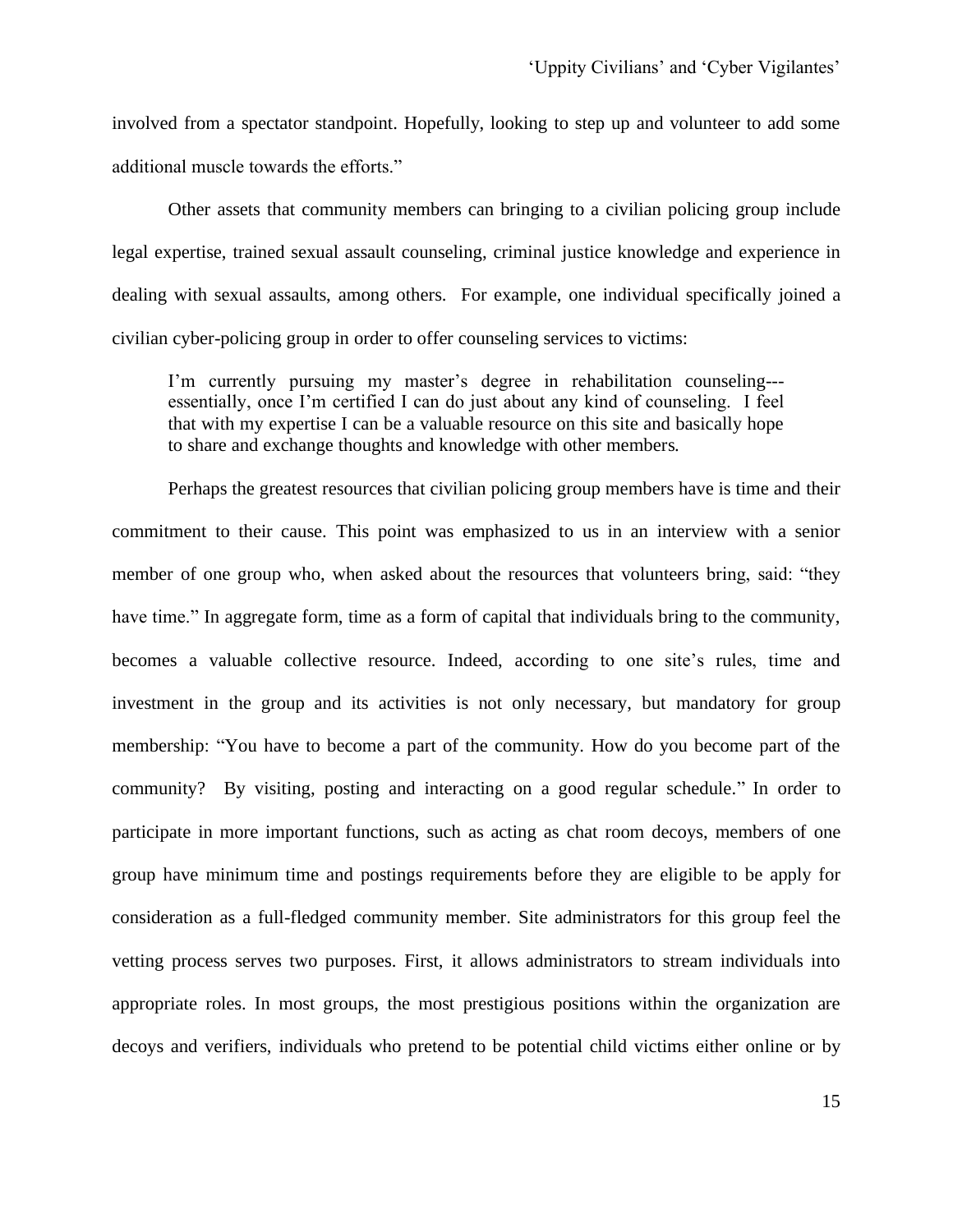phone. This work is legally sensitive and requires extensive training provided by experienced group members. Members are often required to demonstrate their commitment by performing lower-level tasks, such as "Facebook Cleanup," where volunteers scour popular social networks looking for registered sex offenders. Offenders' friend lists are warned and the offender is then reported to Facebook administrators. Second, vetting is necessary to filter out potentially dangerous individuals. According to one administrator, "Child molesters visit the site also."

#### **Mobilizing security assets for collective good**

The collective use of security assets depends on the differing mentalities and cultures of each community. The willingness to work with law enforcement is often dictated by the level of control set forth by community administrators and forum moderators. Loosely controlled communities, such as the 4chan image board, tend to form organic aggregates with subsets of individuals acting independently in an *ad hoc* fashion. The groups we studied were instead highly structured, with organizers acting as volunteer coordinators engaged in selecting and training members, as well as interfacing with law enforcement officials. While the goals of members of groups such as 4chan are many and varied, the goal of the latter groups' members is to meet desired collective online security outcomes, specifically by mobilizing their resources in order to collect and proffer digital evidence of online criminal activity to law enforcement and/or private entities.

In relation to working with law enforcement, the groups we studied mobilize the time and resources that individual members bring to the group. Drawing on their technical resources (tracing IP addresses, investigations), trained members collect incriminating evidence and, in some cases, conduct joint operations ('stings') with law enforcement. A member of one group informed us that what volunteers collect is "digital evidence" in the form of "screen shots,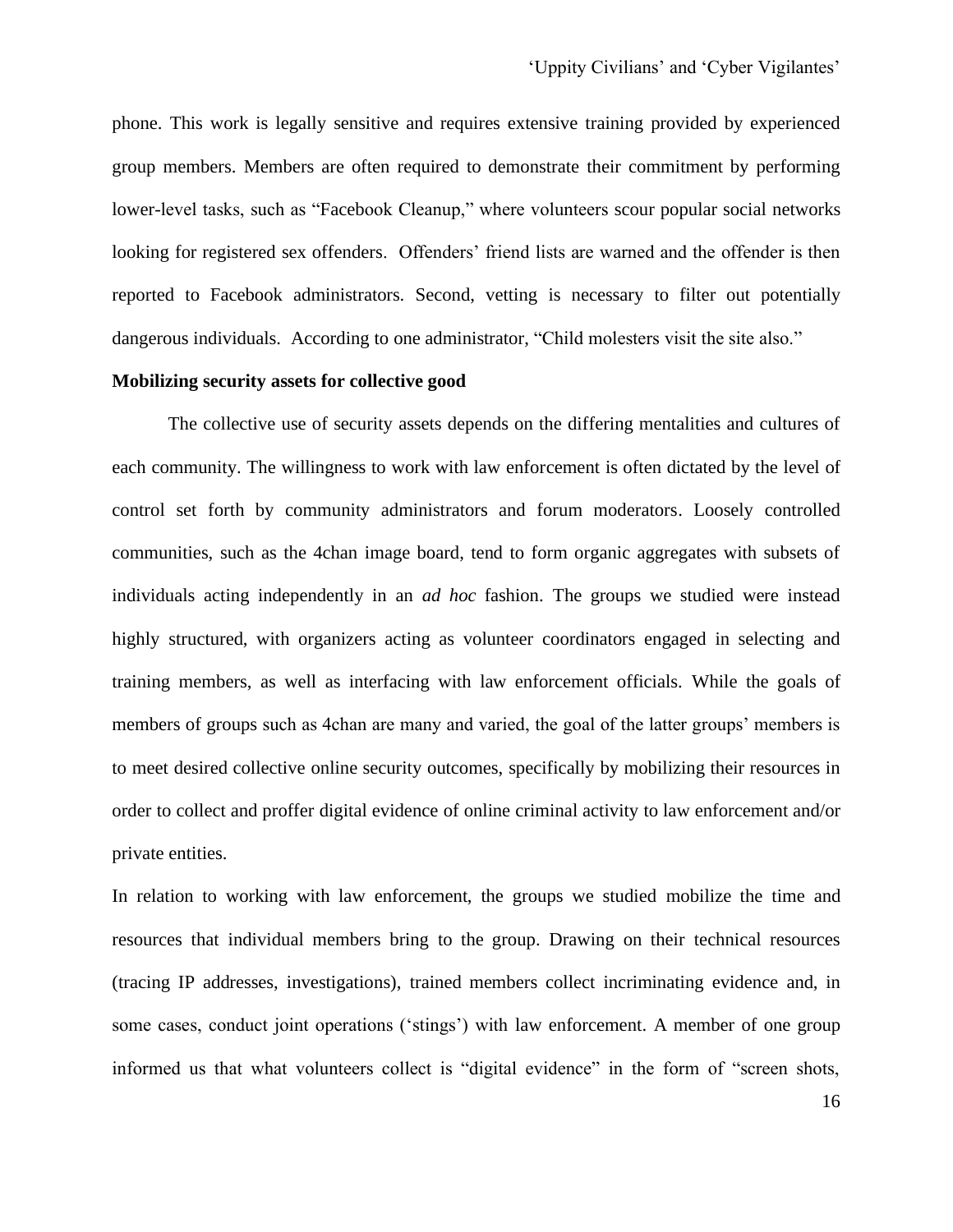pictures and chat logs." As in the case of Mrs. Blay, some volunteers also help law enforcement identify offenders and their locations.

In two cases, groups examined were seen to advertise the availability of their services to the law enforcement community, seeking wider engagement with the latter in terms of meeting common security goals. One site put the offer a follows: "If your [law enforcement] agency is interested in conducting a sting operation with [us] we will put this service to work for you at absolutely no cost. We provide our large volunteer base of trained chat decoys, underage sounding telephone verifiers, internet researchers, as well as our software and databases, all for free." The site further states:

Our policy is to work with law enforcement in every case. We've created the "Information First" program to interface with police in a smooth and unobtrusive way. Information First is very simple. If a law enforcement department, detective or agency wants the "Information First", they email us, we speak with them on the phone, and work out the details of jurisdiction and what they'd like to see out of the chat-logs we do. Then, we make a note for the Contributors of where Information First contacts are, what areas they cover and how to get ahold of them. Contributors then work Information First areas and turn over the information, first, to the already-stated interested and proactive police contact in that area.

The online collectives examined also present themselves as offering a vital service to private industry. As an example of how one such group works with the private sector in generating enhanced online security, community members perform niche online security functions on popular social networks, such as MySpace and Facebook. Indeed the group began a social network 'clean-up' project in 2007, mobilizing community members to comb these sites, identifying known sexual offenders to MySpace or Facebook administrators. To date, efforts by volunteer members to rid these sites of sexual offenders are said to have resulted in over 13,000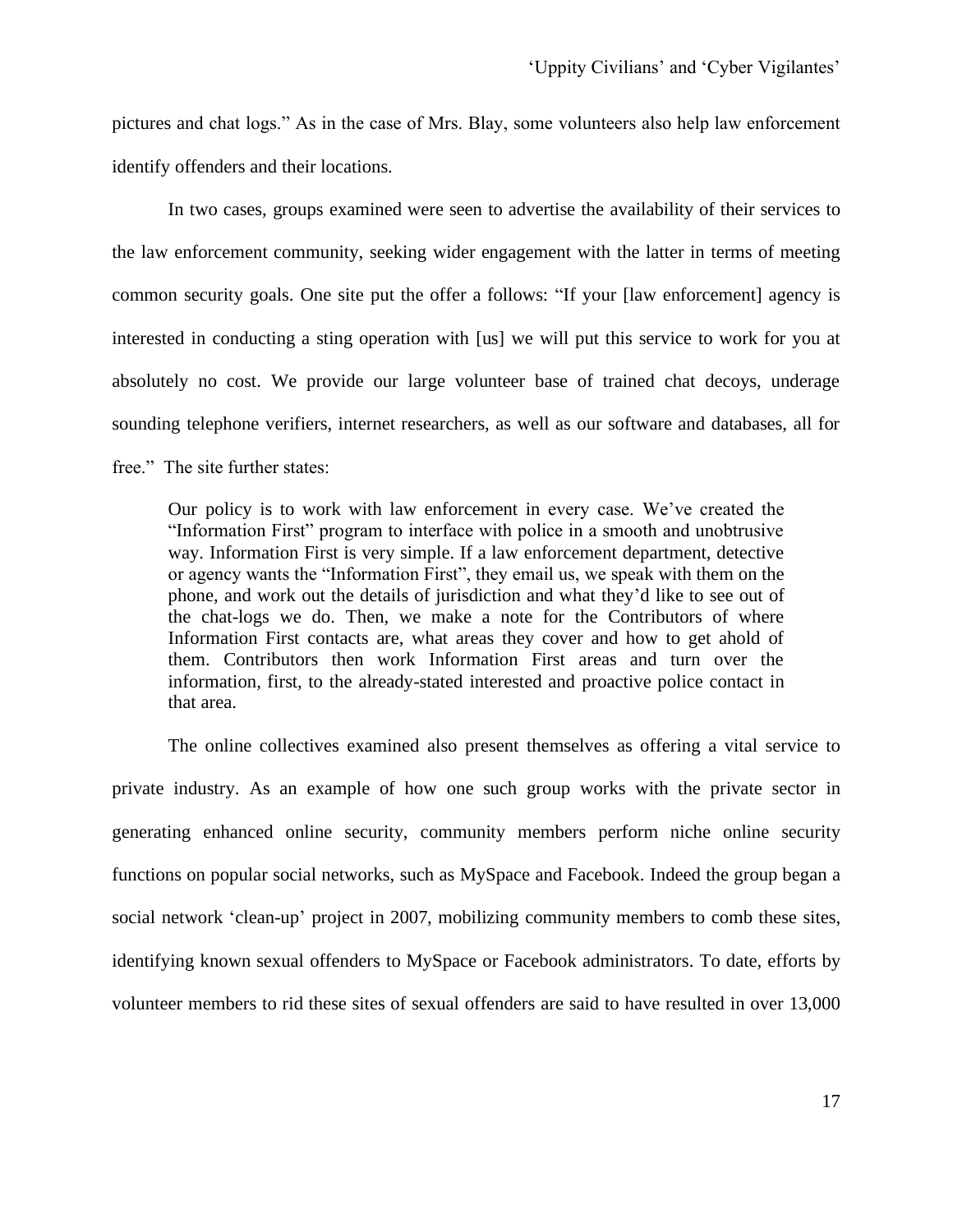accounts being deleted.<sup>6</sup> According to the group's website, "both companies have been helpful and responsive towards removing danger users from their communities." Another group was specifically set up to target corporations and other private entities that are seen by group members as harboring pedophile activities. In most instances they collect information on alleged pedophile activities on a website or forum and then present this information to site owners in order to shut down the activity. Referring to their campaign against registered sex offenders [RSOs] online, they acknowledged that they do also attempt to work with law enforcement in some instances: "We have reported these RSO's to Myspace, and when appropriate, local law enforcement."

#### **Differing perspectives on civilian engagement with online security**

We had been contacted by police local to both [Aztram](http://evil-unveiled.com/Aztram) AKA Spurling and [The Night Raven](http://evil-unveiled.com/The_Night_Raven) AKA Brisson back at the start of the month. Both were arrested of child molestation and child pornography once the police were able to obtain a search warrant based off our information

– civilian policing website, 2011.

In both interviews and in statements published on group websites, members of online civilian policing groups see themselves as offering a valuable service in the fight for online security. To demonstrate that value, they proudly announce each arrest precipitated by their membership. As an example, we note both the above quote, as well as the following examples taken from a civilian policing website:

We are very happy that these two subhuman individuals have finally been made to pay for their horrible and atrocious acts. They represent acutely why we do what we do, to expose these long-term members of online pedophile Websites. We're very proud and pleased that our work was able to get police attention on these two individuals and that further abuse has been stopped. They are two of many, and we hope that cases like this will bring even greater police attention to

<sup>6</sup> Section 4.6 of the Facebook Statement of Rights and Responsibilities specifies that convicted sex offenders are banned from using its services. (*See* www.facebook.com/terms.php). The MySpace Terms of Use Agreement section 8.15 prohibits sexual exploitation of members. (*See* www.myspace.com/Help/Terms).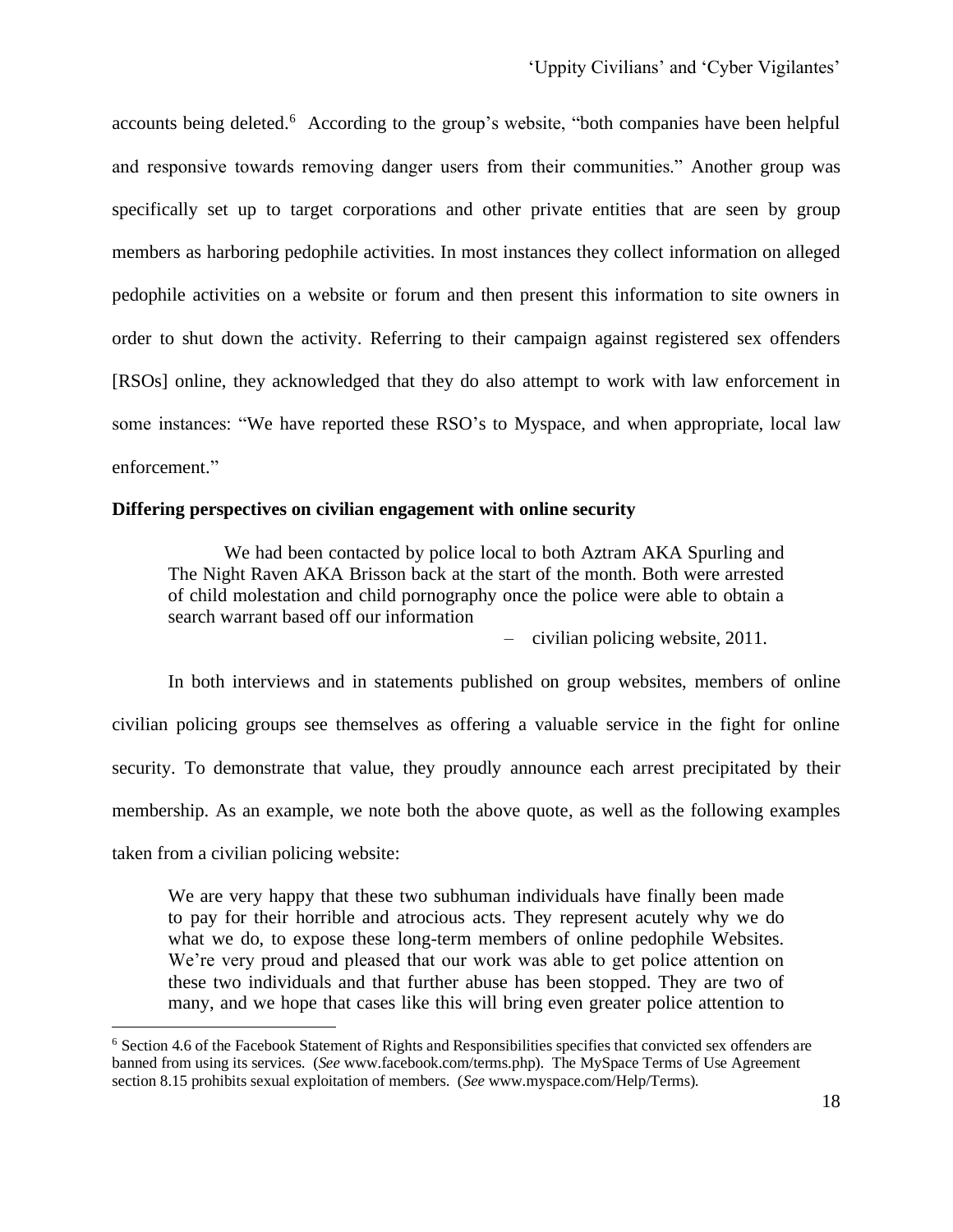our project so that the rest of these people can get the attention they so rightly deserve. Congratulations to our research team for another job very well done. When our researchers had identified [name deleted] who was posting on [BoyMoment,](http://evil-unveiled.com/BoyMoment) they were taken aback at the graphic nature of his stories. This project deals exclusively with disturbing material, but even amongst the dirt we deal with, [name deleted] stood out. We contacted a great detective over in Sacramento, California. He wanted more information, we supplied it and they got a search warrant. Once they searched his abode, they found thousands of images of child pornography. [He] will now spend a lengthy spell in prison

Not only do group members see themselves as an important node in the global online security network, but they also believe that police generally tend to see their work in similar terms. This perspective is made clear in the words of a representative of one such group who said in an interview with us, "most police organizations are favorable to our work. Occasionally we have run up against one that is less than eager to work with us, or that takes the view that civilians shouldn't be doing work like this. They are however few and far between, mostly we have been well received."

Certainly there have been a number of published reports of public police organizations in the U.S. conducting joint sting operations of alleged pedophiles with members of civilian policing groups. A representative of one such agency, the Darke County Sheriff's Office, justified working with one group on the ground that whereas his department was underresourced, the volunteer group "provided us with 140 [suspects] they were chatting with after 10 days, with possibilities of showing up for a meeting. There's no way a department five times our size could have done that" (Garrett 2007). Similarly, a representative of the Riverside County (California) Sheriff's Department, who has worked extensively with one such volunteer group, sees drawing on volunteer assistance as a "progressive" means of responding to the complex problems posed by cyber-crime (ibid).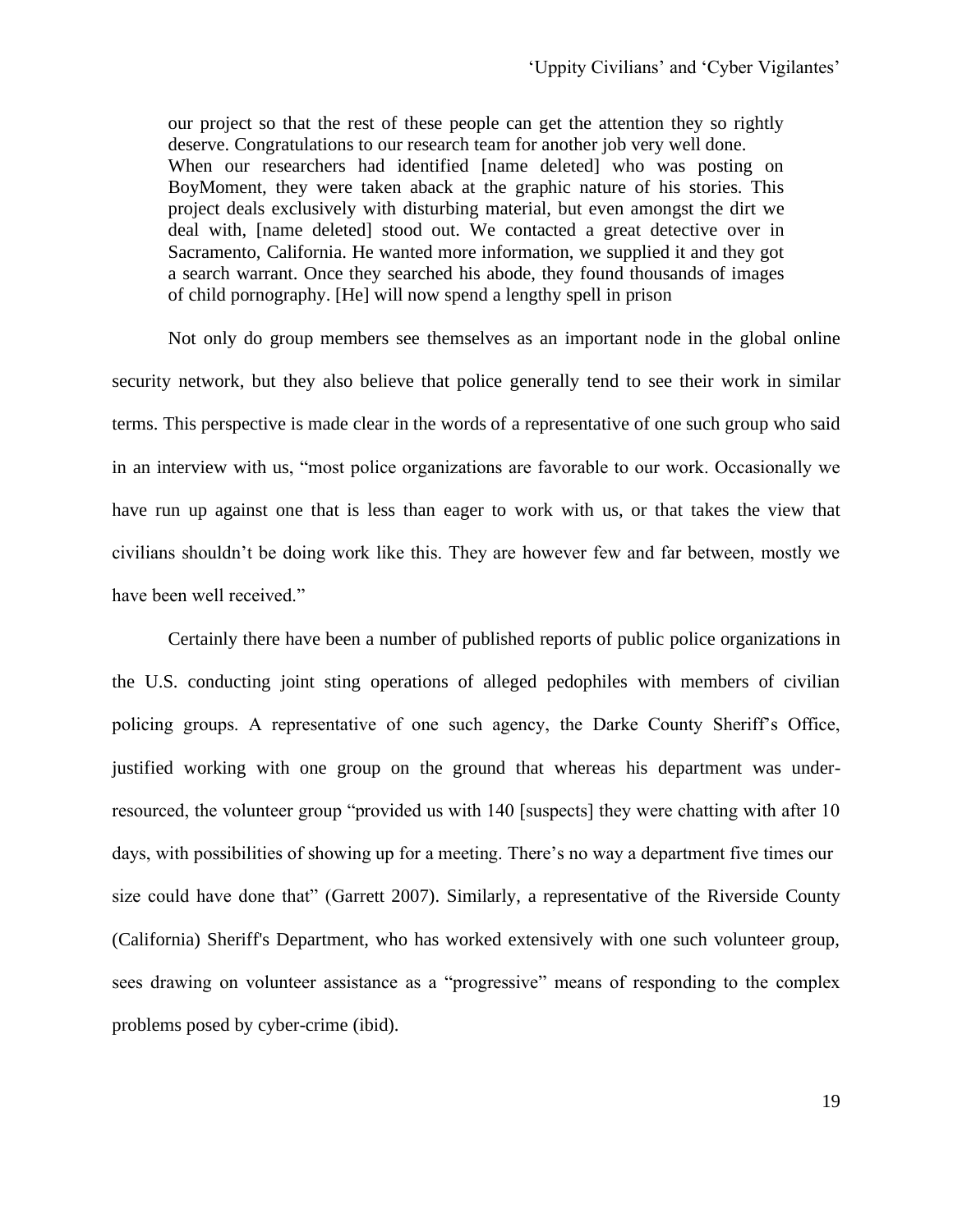'Uppity Civilians' and 'Cyber Vigilantes'

Interviews with public police officers who work in the field of computer crimes reveal a slightly more nuanced picture of police attitudes towards the value of civilian involvement in fostering greater online security. One police officer interviewed stated of groups such as those we have examined here, "We have offers from time to time saying 'we know how to do this, we know how to do this,' we tell them 'no thank you.'" When we asked for the reasons behind his organization's refusal to work with civilian groups, he offered two. The first had to do with legal liability issues. As he explained, "Anybody that you work with, if you say 'Ok, I'm going to work with you' then you automatically have the same powers and duties that I do. That opens the city to way too much liability because you don't have the same training and expertise that we do." The second rationale was captured in the following exchange:

Q: So, there's nothing that [one of these groups] can offer you that you can't do yourselves? Is that what you're saying?

A: Exactly.

Each of the police detectives interviewed similarly stated that they felt that the involvement of organized civilian policing collectives in investigating cases was unnecessary, as well as potentially problematic. Aside from raising concerns with respect to maintaining the integrity of a case, two police officers worried that members of such groups could place themselves within dangerous circumstances. To illustrate this point, one cited the scenario of "a person [who] doesn't know what they're doing is out there going in over their head and potentially endangering themselves or potentially endangering others just because they want to help." They both agreed that "we don't want you to go out there and be doing things you shouldn't be doing in the first place," and thus while receiving tips is useful, investigating cybercrime should be left to the police.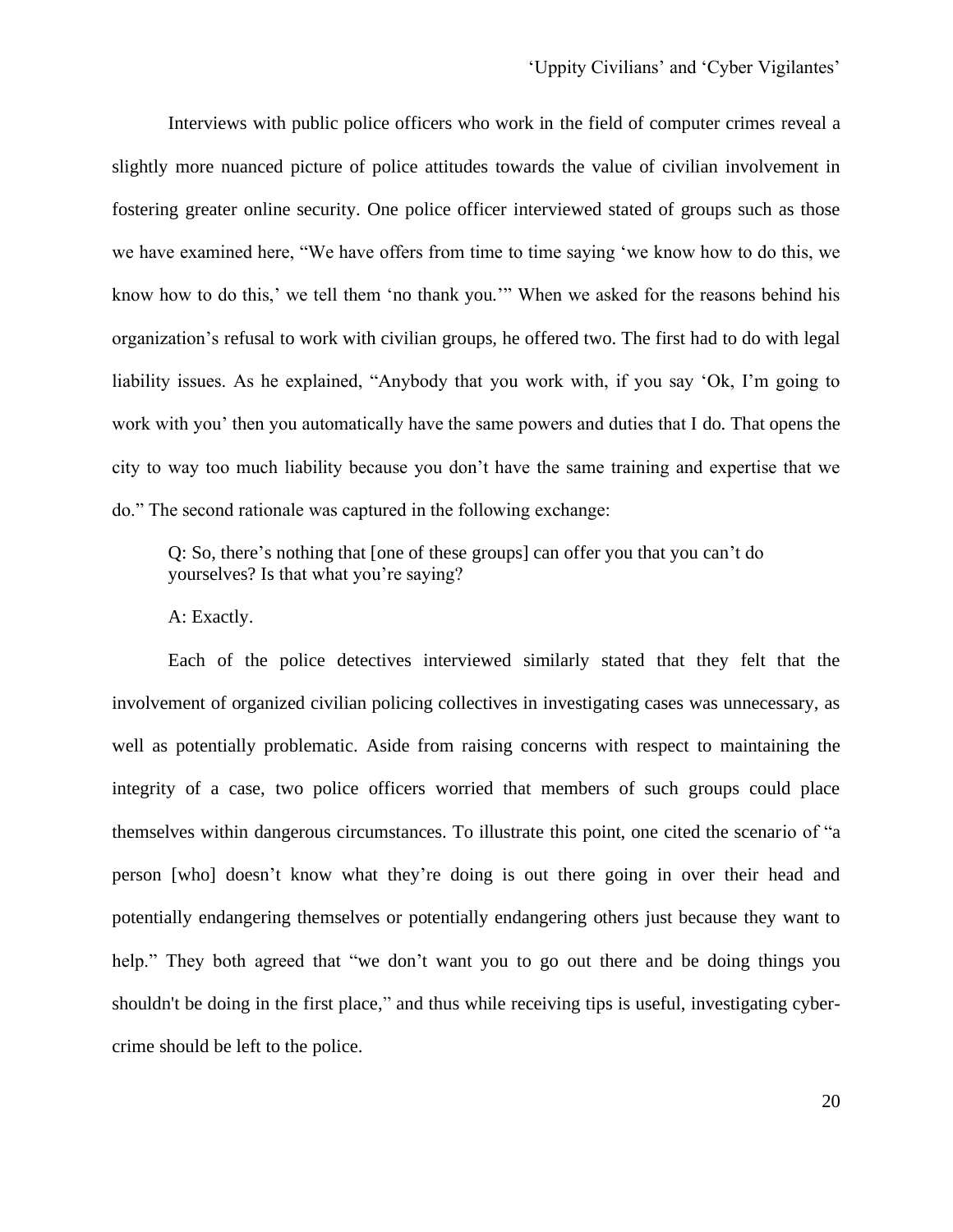Despite the potential benefits that can accrue through distributed policing systems that draw on active civilian support, the police officers interviewed see public involvement in cyberpolicing as something that should be limited to providing basic tips. Such a finding is hardly surprising given that police subculture is well known for its mistrust of 'outsiders' (Skolnick 1966; Manning and Van Maanen 1978). We see these views mirrored in the practices of some of the larger civilian policing groups, which 'hand over' their digital evidence to law enforcement with no or little expectation of reciprocity of information sharing. To be fair, though, police skepticism and unwillingness to harness civilian policing groups can be seen as somewhat understandable given the public's definition of 'justice' may not always be predictable or legal (witness the actions of groups such as 4chan), and that the goals of a group or its members may be dissimilar to the legal and other mandates of law enforcement.

#### **Advantages and drawbacks: Some concluding thoughts**

Our research suggests that the general public can be a significant partner to public law enforcement and the private sector in securing cyberspace. First, as a result of the distributed nature of the online world, community members from across the globe can serve as 'eyes' and 'ears' for detecting criminal activity. Second, the speed at which the public can gather information and mobilize the various forms of capital to which they have access often far outpaces even the best law enforcement organizations. Indeed, a U.S. federal digital forensics examiner told one of the authors that "it takes [our agency] about six months to investigate and prepare digital evidence; it takes the FBI around a year." Certainly, increasing amounts of digital evidence secured through lengthy investigations has in fact created a substantial backlog for digital investigators in the U.S. (OIG 2009). A third advantage of public involvement in civilian cyber-policing activities is that such individuals and groups are diverse and thus their members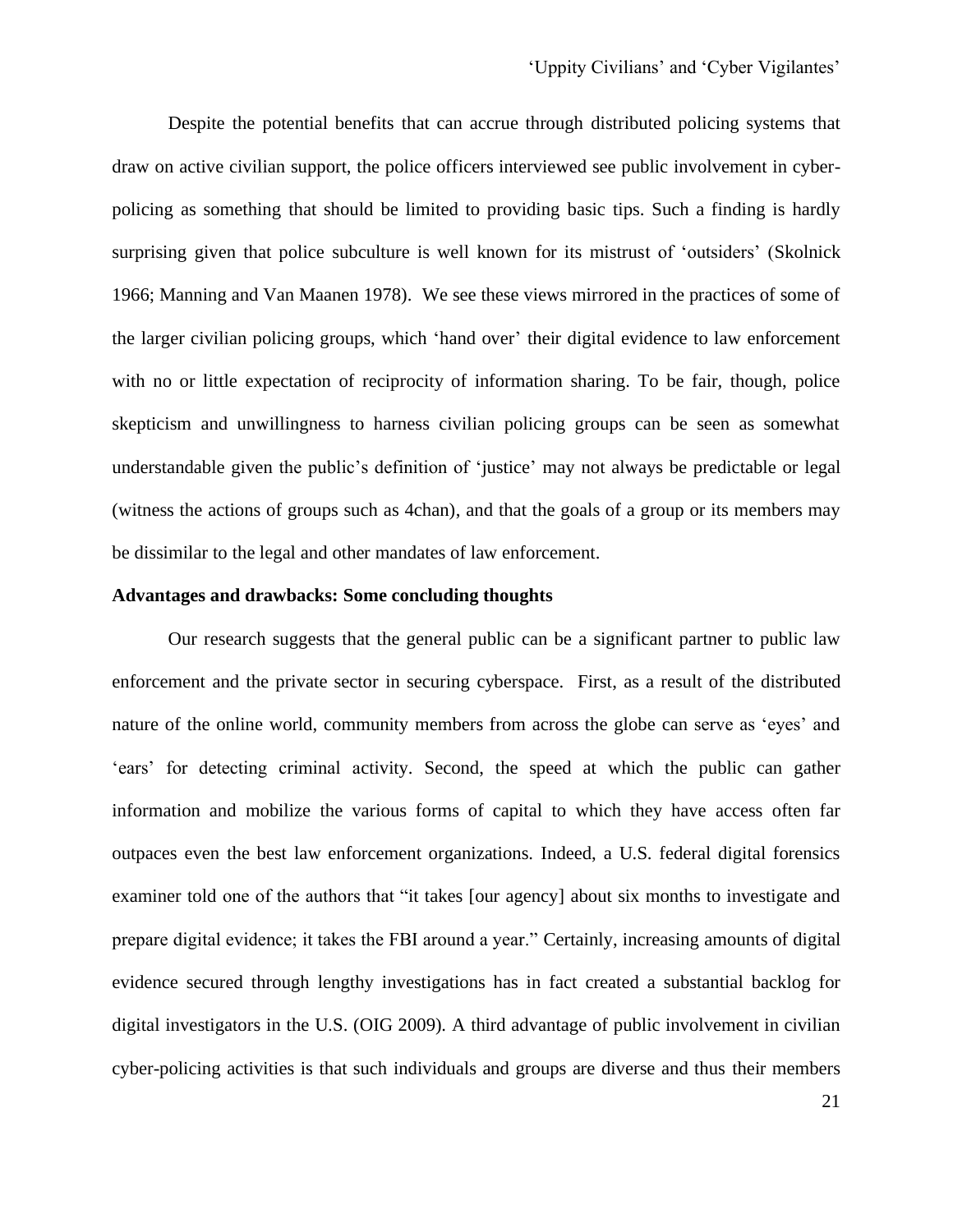have access to a broad range of capital, including members' time and skills – a fact exemplified by the activities of groups such as 4chan.

Despite the apparent advantages of civilian involvement in the provision of security in cyberspace, a fact recognized by some police organizations, civilian participation in online policing is not universally viewed by law enforcement as a desirable activity. Indeed, interviews with police investigators suggest that police subculture remains a major impediment to increased nodal partnerships with civilians. While the police cite legal liabilities associated with civilian involvement in investigations as the main issue, the existence of "Information First" policies whereby civilian policing groups provide neatly packaged information to police agencies with no expectation of reciprocation or further involvement undermines such claims. Further, we note that an alternative claim made by cyber-crime officers interviewed – that they receive no significant value from much of the information provided by civilians – has been refuted in media stories by representatives of other public police agencies, citing civilian policing group actions as critical to various investigative successes.

It would seem, therefore, that although the general public can be a vital partner in the provision of security online, they are currently a much undervalued nodal cluster in the cyberspace security network. While it may be possible to overcome the first two barriers identified – issues surrounding legal liability and the perception that civilians add no value to the investigative process – through "Information First" type programs and increased education efforts, altering police mistrust of civilian efforts is likely to prove far more challenging. The police mistrust of outsiders is certainly not new or unique to the policing of cyberspace; rather, it has long been identified as an impediment to police-public partnerships. With that being said, some partnerships, such as Neighbourhood Watch and other public safety initiatives, have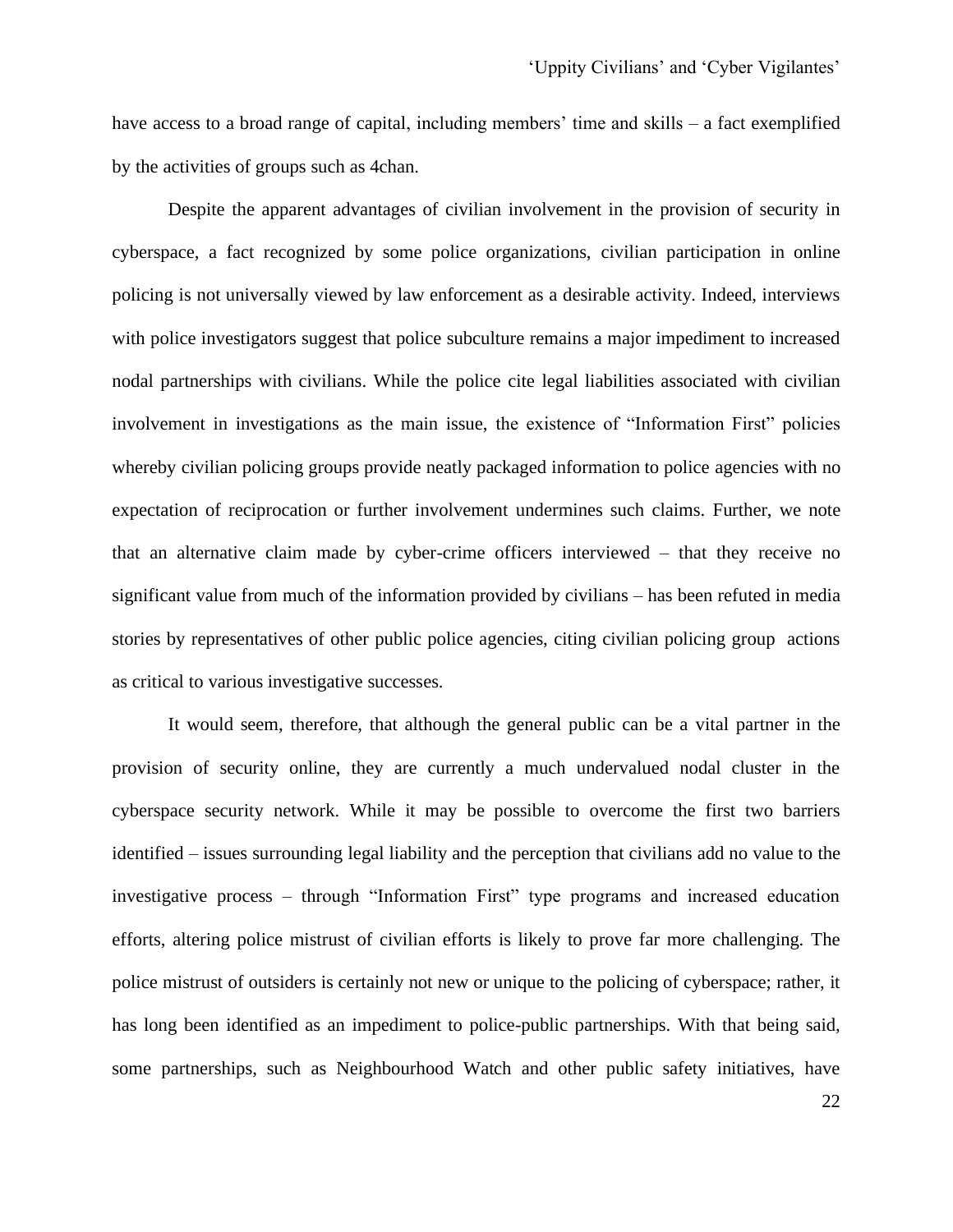proven successful. Moreover, a variety of initiatives led by the police but seeking the public's help, such as Crime Stoppers and AMBER Alert bulletins, has become an important tool for investigators. The success of such programs offline, and a handful of successful joint sting operations online (Garrett 2007), increases our belief that online police-civilian partnerships may be able to overcome the roadblocks that currently prevent a greater utilization of civilian policing resources. It would seem, however, that a tragic event or substantial public outcry might be necessary to spur such a movement.

Although there has been an increased recognition among academics that a nodal governance framework may be beneficial for securing the vast realms of cyberspace, more research is required on the role of the general public as an ally in this security network, particularly given the cultural capital and other resources they possess. Three particular areas of research may prove beneficial when attempting to understand the value and viability of the public as a security ally. First, while we examined the extent to which civilian policing groups engage in collaborative forms of security provision, further research should consider the role, if any, that vigilant groups, such as 4chan, play in fostering security online and what the strengths and limitations of this role are. Similar studies should attempt to understand the role of hybrid organizations that engage in both active and passive forms of justice play in fostering security online. Second, we still have little knowledge of the formation and mobilization of these justiceoriented online collectives. To this end, future research might employ social movement theories in order to better understand the processes that give rise to their creation. Third, although we conducted some interviews with officers who have had dealings with online civilian policing groups, continued efforts should be made to further understand police attitudes towards these groups and how more fruitful cooperative relations could be developed. While we have identified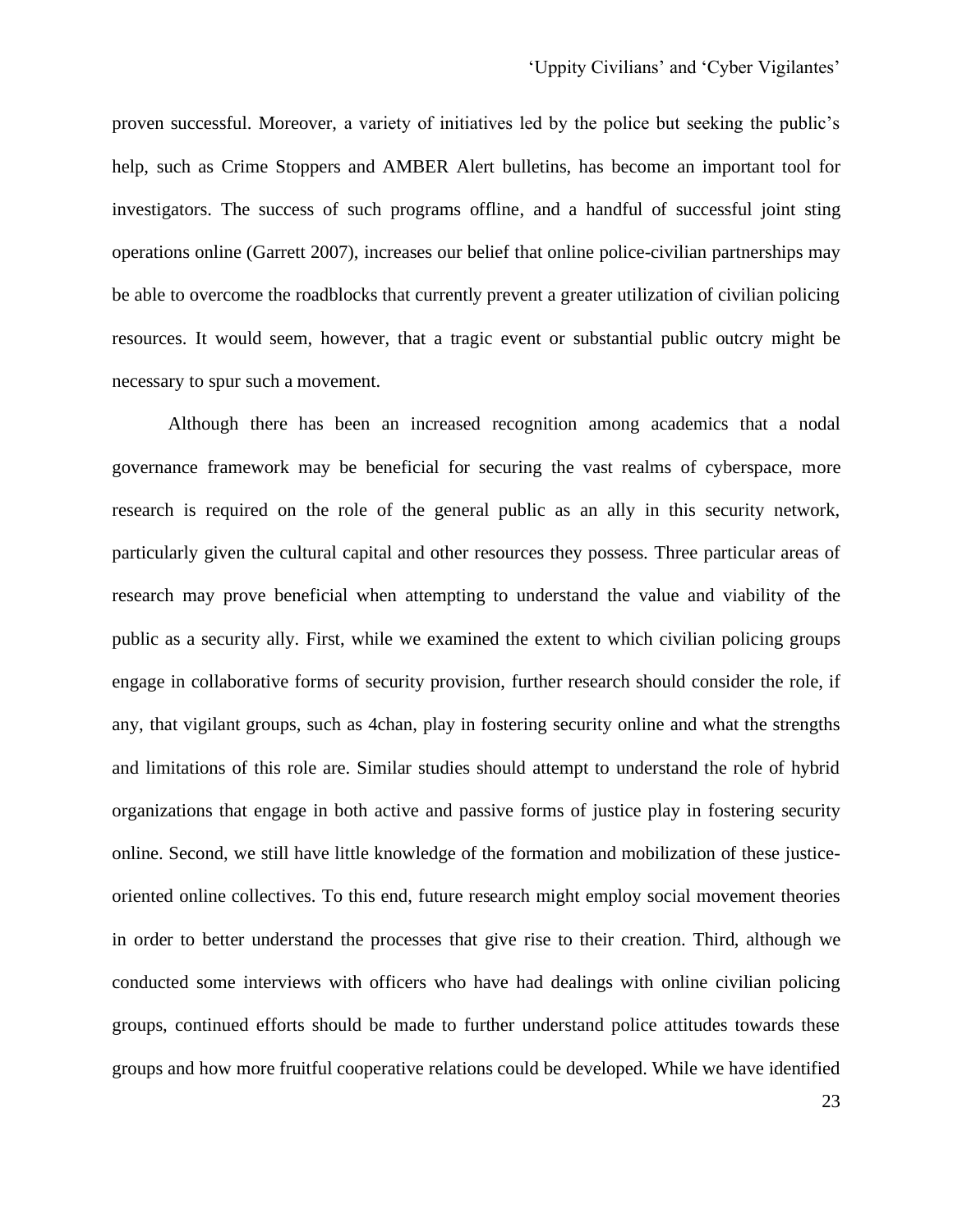important gaps, or limitations, in the overall security network, continued attempts to understand

how or if these limitations could be overcome would be especially helpful.

### **References**

- Bayley, D. H., and Shearing, C. D. (2001). The new structure of policing: Description, conceptualization, and research agenda. National Institute of Justice Research Report. Retrieved on April 18, 2011 from www.ncjrs.gov/pdffiles1/nij/187083.pdf.
- Brenner, S. W. (2004). Toward a criminal law for cyberspace: A new model of law enforcement? *Rutgers Computer and Technology Law Journal*, *1*(30).
- Brown, B. (2010). Village Sleuth Unmasks US Internet Predator Behind Suicide 'Pacts.' *The Sunday Times* (online). http://www.timesonline.co.uk. Retrieved on February 28, 2011.
- Burris, S. (2004). Governance, microgovernance and health. *Temple Law Review*, *77*, 335-359.
- Burris, S., Drahos, P., and Shearing, C. D. (2005). Nodal governance. *Australian Journal of Legal Philosophy*, *28*(2), 297-324.
- Castells, M. (1996). *The information age: Economy, society, and culture, vol. I: The rise of the network society* (2nd ed). Maiden, MA: Blackwell.
- Downey, T. (2010). China's Cyberposse. *The New York Times* (online)*.* www.nytimes.com. Retrieved on February 24, 2011.
- Drahos, P. (2004). Securing the future of intellectual property: Intellectual property owners and their nodally coordinated enforcement pyramid. *Case Western Reserve Journal of International Law*, *36*.
- Dupont, B. (2004). Security in the age of networks. *Policing & Society, 14*(1), 76-91.
- Dupont, B. (2006). Power struggles in the field of security: Implications for democratic transformation. In J. Wood and B. Dupont (Eds.), *Democracy, society, and the governance of security* (pp. 86-110). Cambridge: Cambridge University Press.
- Garrett, Ronnie. (2007) Internet Watchdogs. Officer.com website. www.officer.com. Retrieved on September 12, 2011.
- Goodman, M. (1997). Why the police don't care about computer crime. *Harvard Journal of Law and Technology*, *10*(3), 466-495.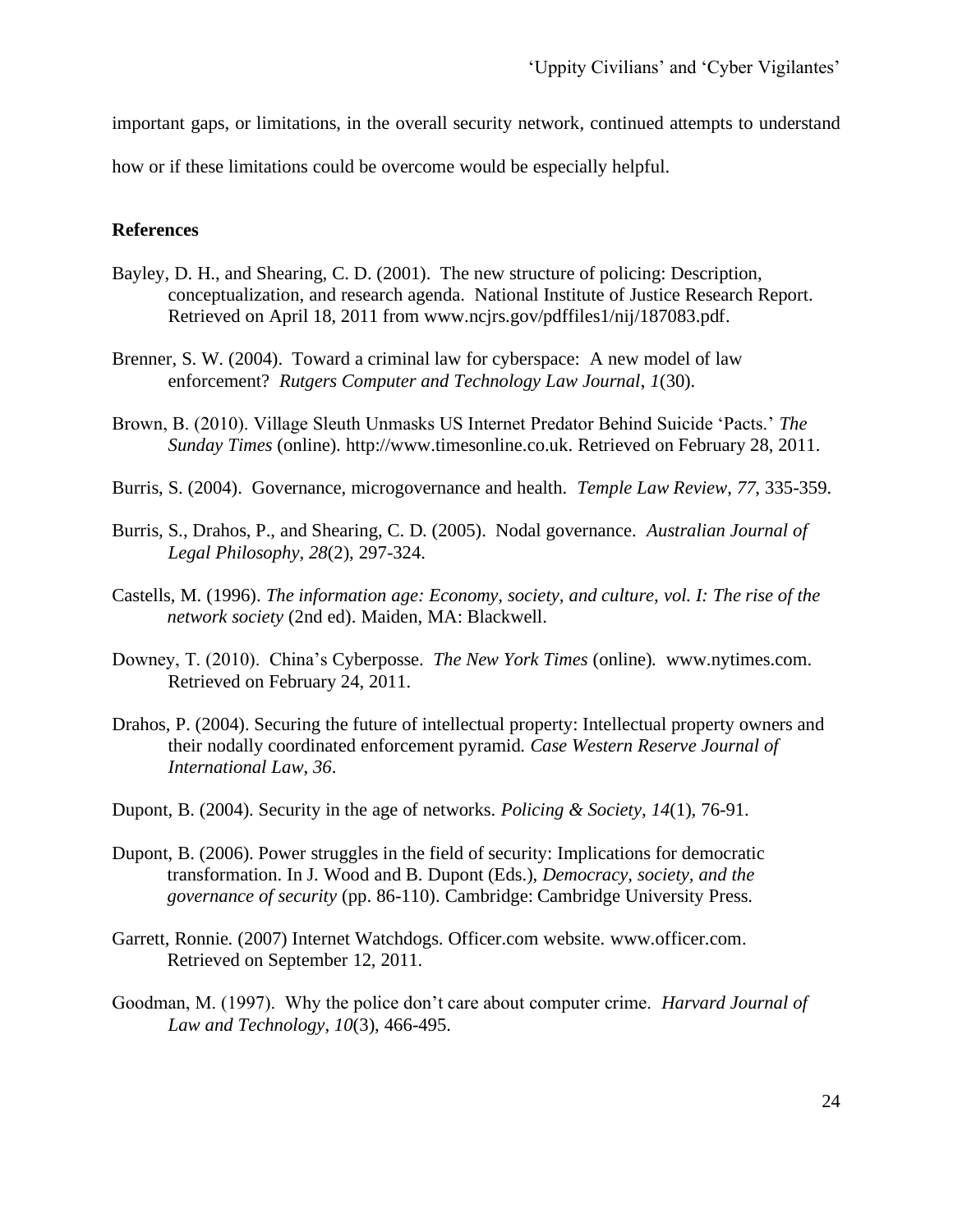- Hauben, M. and R. Hauben. (1997). *Netizens: On the history and impact of Usenet and the Internet*. Los Alamitos, CA: IEEE Computer Society Press.
- Hawkins, B. (2010). The Suicide Watcher. Minnesota Monthly (online). http://www.minnesotamonthly.com. Retrieved March 2, 2011.
- Johnston, L. and C. Shearing. (2003). *Governing security: Explorations in policing and justice*. New York: Routledge.
- Kelly, J., and J. Sheerin (2010). The strange virtual world of 4chan. BBC News. http://www.bbc.co.uk. Retrieved on February 27, 2011 from
- Liu, D. (2008). Human flesh search engine: Is it the next generation search engine? Paper presented at the 3rd Communication Policy Research, South Conference, Beijing, China, December 5, 2008.
- Manning, P., & Van Maanen, J. (Eds.) (1978). *Policing: A view from the street*. Santa Monica, CA: Goodyear.
- Office of Inspector General (2009). The Federal Bureau of Investigation's efforts to combat crimes against children. OIG Audit Report 09-08. www.justice.gov/oig/reports/FBI/a0908/chapter2.htm. Retrieved on Retrieved on April 18, 2011.
- Popkin, H. A. S. (2010, August 31). Web video: Woman Throws Puppies in River, 4chan Tracks Her Down. MSNBC (online). http://technolog.msnbc.msn.com. Retrieved on February 27, 2011.
- Porter, R. (2010). Amateur Sleuth Unmasks Male Nurse 'Who Encouraged Dozens to Kill Themselves Online' So He Could Watch. Daily Mail (online). http://www.dailymail.co.uk. Retrieved March 2, 2011.
- Sharp, D., S. Atherton and K. Williams (2008) Civilian Policing, Legitimacy and Vigilantism: Findings from Three Case Studies in England and Wales. *Policing and Society*, 18(3): 245-257.
- Shearing, C., and J. Wood. (2003). Nodal governance, democracy, and the new 'denizens.' *Journal of Law and Society*, *30*(3), 400-419.
- Skolnick, J. H. (1966). Justice without trial: law enforcement in democratic society. New York: Wiley.
- Wall, D. A. (2007b). Policing cybercrimes: Situating the public police in networks of security within cyberspace. *Police Practice and Research*, *8*(2), 183-205.